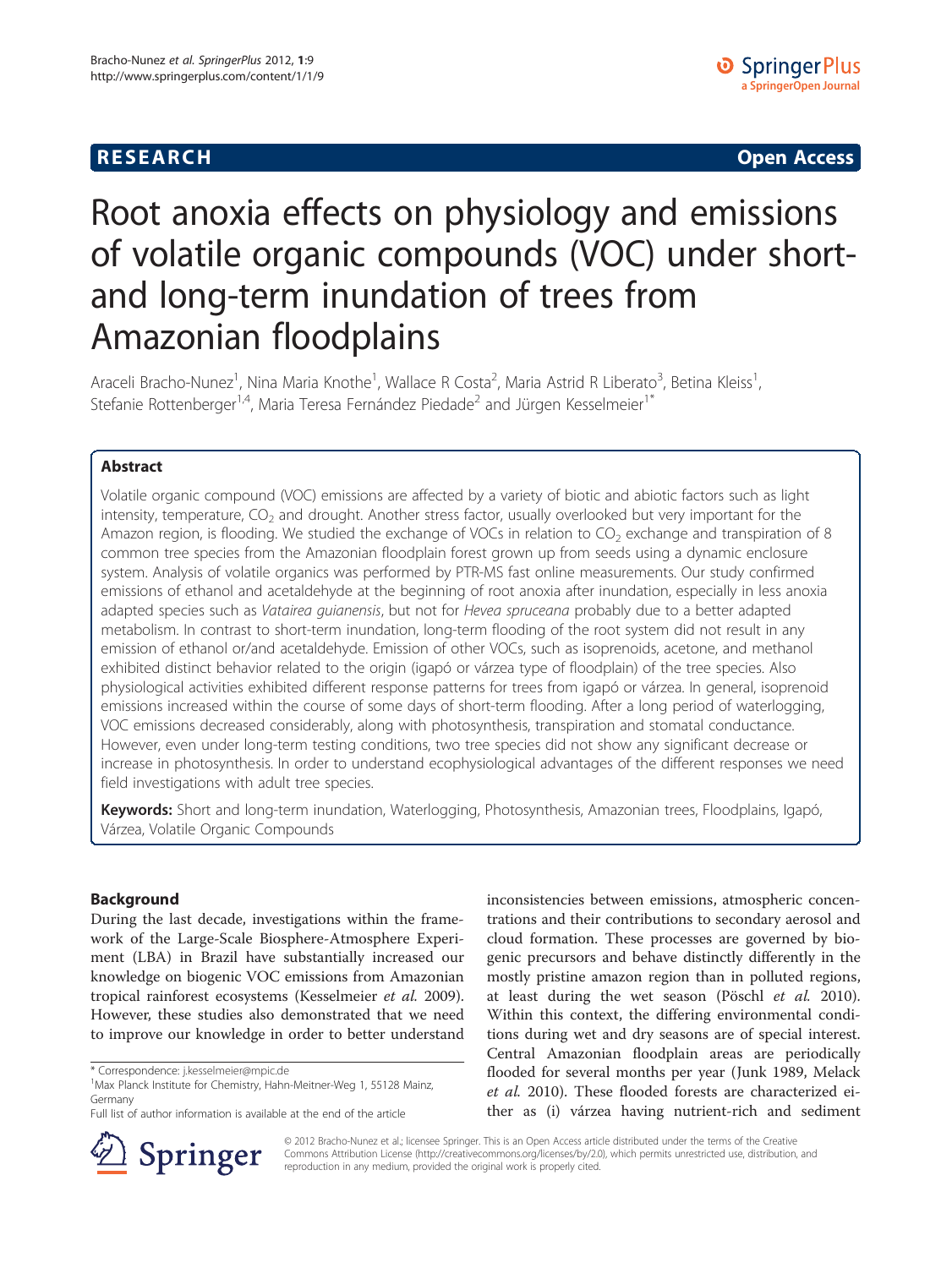carrying whitewater, as (ii) igapó having brownish water containing only low quantities of nutrients and sediments and exhibiting a lower pH or as (iii) igapó clearwater areas with greenish water having an intermediate amount of nutrients and low amounts of humic substances (Prance [1979,](#page-14-0) Sioli [1954](#page-15-0), [1956\)](#page-15-0). According to Junk et al. [\(2011](#page-13-0)) and papers cited therein, the total Amazonian floodplain area easily ranges up to 700,000  $\rm km^2$ . As reported by Melack and Hess [\(2010\)](#page-14-0) whitewater river floodplains alone contribute with more than  $400,000$  km<sup>2</sup> whereas estimates for the igapó related to the Rio Negro add up to 118.000  $km<sup>2</sup>$  and further clearwater regions contribute with additionally 70,000  $\text{km}^2$ .

To survive the flooding period with its anoxic conditions for the root system, vegetation has developed several morphological, anatomical and physiological strategies (Parolin [2009](#page-14-0), Parolin et al. [2004\)](#page-14-0). Many species react by leaf shedding and metabolic down regulation (Waldhoff and Furch [2002\)](#page-15-0), whereas other species maintain their leaves for several months even below water. Despite several morphological and anatomical strategies of the plant to provide oxygen to the roots, such as an increased number of lenticels, adventitious roots and aerenchyma (Parolin et al. [2004\)](#page-14-0), gas exchange as well as chlorophyll content can be affected by flooding (Waldhoff and Furch [1998](#page-15-0), [2002](#page-15-0)). Under waterlogged conditions, even adapted species reduce the assimilation rate in the aerial leaves, though in some specific cases an increase was reported (Parolin [2000a](#page-14-0), [2001b](#page-14-0), Parolin et al. [2004\)](#page-14-0).

Anaerobic dissimilation of carbohydrates in roots serves as an additional strategy employed by plants for surviving anoxic conditions. Alcoholic fermentation results in the production of ethanol, a toxic metabolite which is transported into the leaves by the transpiration stream. From there it can either be directly emitted into the atmosphere, or can be re-metabolized to acetaldehyde and/or acetate. Both of these compounds are still volatile enough to be partly released into the atmosphere (Kreuzwieser et al. [1999b](#page-14-0), Rottenberger et al. [2008,](#page-14-0) Copolovici and Niinemets [2010\)](#page-13-0). Furthermore, fermentation within the leaf and exchange with the atmosphere may also contribute this emission in correlation to stomatal conductance and atmospheric compensation points (Winters *et al.* [2009\)](#page-15-0).

Hence, the release of these fermentation products may be of relevance for the pool of atmospheric oxygenated compounds. This is of special importance, as short-chain oxygenated compounds may play an important role in atmospheric chemistry (Karl et al. [2003,](#page-13-0) Kirstine et al. [1998](#page-14-0), Lamanna and Goldstein [1999,](#page-14-0) Schade and Goldstein [2001](#page-14-0), [2002,](#page-14-0) Seco et al. [2007](#page-14-0)). These data are of special interest as substantial atmospheric amounts of these compounds are reported for Amazonia (Rizzo et al. [2010\)](#page-14-0). The fate of oxygenated volatiles is a matter of debate (Karl et al. [2010](#page-13-0)). Furthermore, plant stress induced by flooding might also affect other VOC emissions such as isoprenoids. However, little is known about the anoxia induced release of volatiles from Amazonian tree species (Rottenberger et al. [2004](#page-14-0), [2008](#page-14-0)). Furthermore, these studies only report about short-term induction of a few days.

The present study was performed with seedlings collected in the two Amazonian environments várzea and igapó, the nutrient rich white water and nutrient poor black water floodplains, respectively (see above). Additionally, we used unpublished data sets on isoprenoid release carried out with the Amazonian tree species Laetia corymbulosa and Salix martiana in the year 2000 at the University of Oldenburg. For the corresponding emission of fermentation products see Rottenberger et al. ([2008](#page-14-0)). The experiments were designed to investigate assimilation, transpiration, stomatal conductance, and VOC emissions affected by short-term and longterm flooding periods.. Furthermore, the results of the study on the emission of isoprenoids will be presented here for the first time for arboreal plants of floodplain forests and will be compared between species and ecotype as well as with the current information for tropical forests in general.

# Results

## Environmental conditions

# Micrometeorological conditions during the short-term flooding experiment

Photosynthetic active radiation (PAR), air and leaf temperature, relative humidity and  $CO<sub>2</sub>$  concentration inside the enclosure system were monitored before and during the flooding experiment during the three to four day inundation period (see Table [1](#page-2-0)). Light intensities were successfully maintained constant at  $498.4 \pm 1.6$  µmol m<sup>-2</sup> s<sup>-1</sup> by artificial radiation (see Section 5. Methods). Data of relative humidity (RH) and temperature  $(T_{leaf}$  and Tenclosure) reflect quite constant conditions at the measurement site, showing values of 75–81%, 32–33 °C and 31.4 - 32.3 °C respectively (see Table [1\)](#page-2-0). Almost no difference between  $T_{enclosure}$  and  $T_{leaf}$  was detected, probably due to the efficient mixing of the air in the enclosure, which allowed the leaf temperature to range around ambient temperature (Cook and Dixon [1964\)](#page-13-0). Carbon dioxide concentrations were  $414 \pm 21$  ppm.

In a previous experiment in 2000 (University of Oldenburg) greenhouse lighting conditions during the short-term flooding carried out with L. corymbulosa and S. martiana were maintained constant at  $185 \pm 36$  and  $216 \pm 39$  µmol m<sup>-2</sup> s<sup>-1</sup> for *L. corymbulosa* and *S. marti*ana, respectively. Leaf temperature was very similar to that in our experiments and varied between  $32.2 \pm 3.3$ and  $32.7 \pm 3.3$  °C for *L. corymbulosa* and *S. martiana*,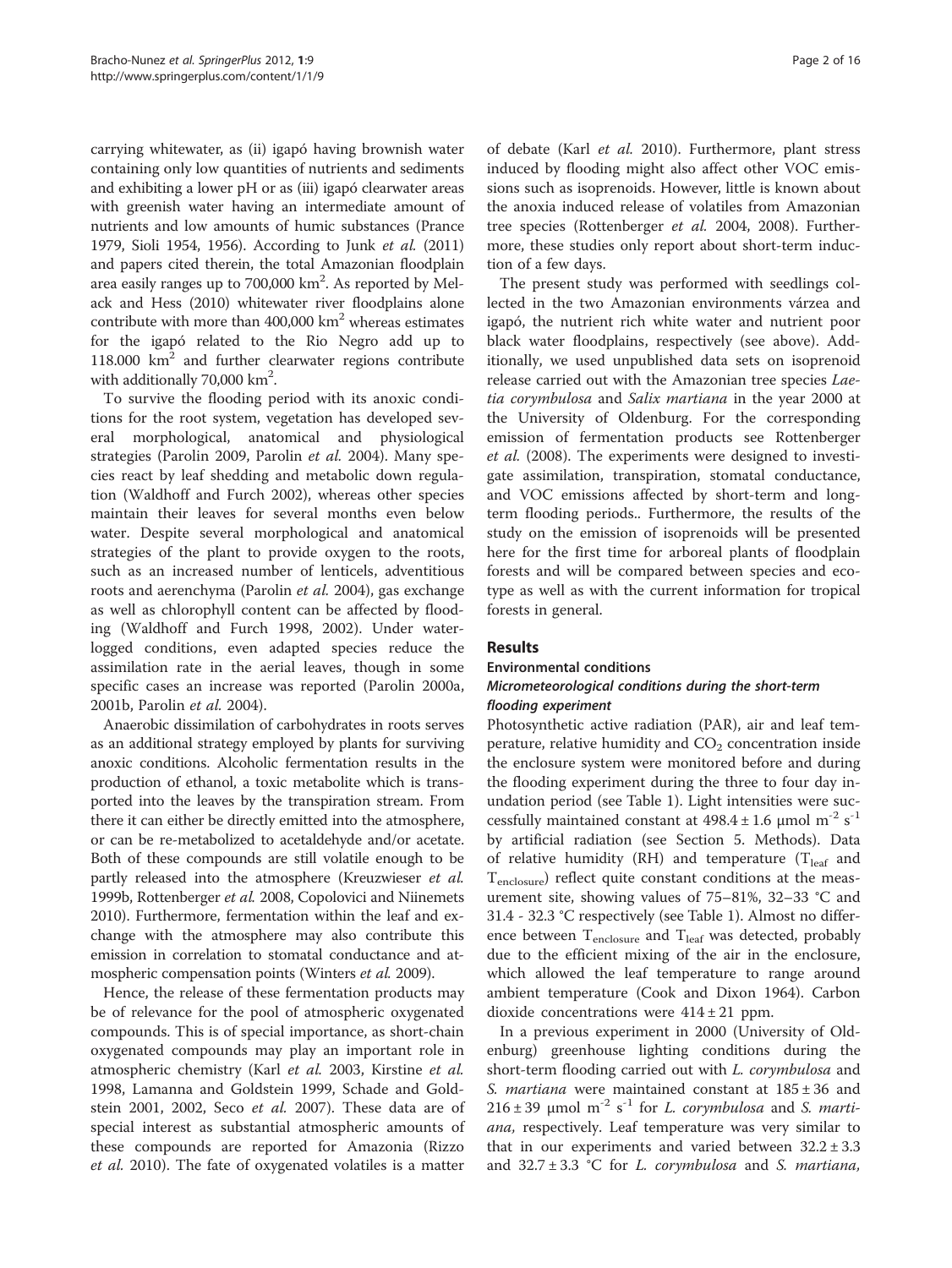| <b>Plant Species</b> | En | PAR [µmol m <sup>-2</sup> s <sup>-1</sup> ] | $T_{leaf}$ [°C] | $\mathsf{T}_{\mathsf{enclosure}}[^{\circ}\mathsf{C}]$ | <b>RH[%]</b> | CO <sub>2</sub> [ppm] |
|----------------------|----|---------------------------------------------|-----------------|-------------------------------------------------------|--------------|-----------------------|
| Vatairea guianensis  |    | $499 \pm 5$                                 | $33 \pm 0.8$    | $32.3 + 0.6$                                          | 77 ± 5       | $410 \pm 7$           |
|                      |    | $498 + 4$                                   | $32 + 0.5$      | $31.6 + 0.8$                                          | $81 + 4$     | $408 \pm 9$           |
| Hevea spruceana      |    | $499 + 1$                                   | $32 + 0.1$      | $31.4 + 0.1$                                          | $78 + 1.4$   | $401 + 6$             |
|                      |    | $499 + 1$                                   | $32.7 \pm 0.3$  | $32.1 \pm 0.3$                                        | $75 + 3$     | $404 \pm 2$           |

<span id="page-2-0"></span>Table 1 Environmental parameters during the short-term flooding experiments performed with Vatairea guianensis and Hevea spruceana under artificial illumination (LED, see Section 5)

Given are day time averages (5 minutes each) over the three to four day measurement period for two individuals of each tree species (n = 142 per day) ± SD. V and I indicate measurement cycles with tree species from the várzea (v) and igapó (i) environments (En), respectively.

respectively. For more details of the micrometeorology and physiology of this experiment see (Rottenberger et al. [2008\)](#page-14-0).

# Micrometeorological conditions during the long-term flooding experiment

For the long-term experiments we summarize the data for the time period before the start of inundation (nonflooded) and for the time at the end of the two months and three weeks incubation. Since the control of the light intensities was highly limited, natural conditions had to be taken into account. In order to differentiate possible influences of these highly variable light intensities on assimilation and VOC emissions, the data are sorted for different ranges of light intensities (see Table [2\)](#page-3-0), demonstrating that assimilation and VOC emission values at the lower ranges of PAR are comparable to those measured at high PAR. These results were in accordance with prevailing measurements, monitoring all plants with the WALZ GFS300 photosynthesis instrument. Within these measurements we found photosynthesis to be light saturated around 300  $\mu$ mol m<sup>-2</sup> s<sup>-1</sup> of photosynthetic active radiation (PAR; Data not shown) with all tree species investigated. Thus, light intensities under natural ambient conditions during both sets of experiments were variable, but were always sufficient to reach the maximum of the net photosynthesis rate. Therefore, PAR was not considered to be a limiting factor for photosynthesis and VOC emissions.

On the other hand, slight differences in leaf temperatures might have affected the physiology of the plant in some cases (see Table [2\)](#page-3-0). Leaf temperatures were recorded at 2–6 °C above the reported temperature optima for tropical trees (25–30 °C, (Larcher [2003\)](#page-14-0)). Leaf temperatures of Garcinia macrophylla and Hevea spruceana were lower during the experiments under flooded conditions than before inundation, in both cases approaching the temperature optimum reported by Larcher ([2003](#page-14-0)). Similarly, leaf temperatures of Hura crepitans, Pouteria glomerata and Pseudobombax munguba did not differ very much. Thus critical temperature effects on physiology and VOC emissions could be excluded. It is noteworthy to mention, that as in the short-term flooding experiment, enclosure temperature

was similar to leaf temperature. Plants were maintained under natural  $CO<sub>2</sub>$  conditions, with ambient  $CO<sub>2</sub>$  concentrations of 342–382 ppm. Ambient relative humidity was 19.2 - 52% lower for the nonflooded experimental series, except for the days when Pouteria glomerata was investigated.

# Soil conditions

Due to the low solubility of  $O_2$  in water and its consumption by respiring roots and microorganisms, the soil of inundated plants becomes hypoxic (Visser et al. [2003](#page-15-0)). In this study, the oxygen concentrations in the water measured at surface level reached values between 4.3 to 7.2 mg  $l^{-1}$  corresponding to  $O_2$  conditions occurring naturally in Amazon water (Furch and Junk [1997](#page-13-0)). No difference between long-term and short-term inundation was found.

# Morphological adaptation

In oxygen depleted soil, plants have evolved a wide range of characteristic responses that appear to reduce the im-pact of the stress (Parolin et al. [2004](#page-14-0)). Accordingly, adventitious roots in the oxygenated layer at the surface of the water table, as well as lenticels at the stem above the water table were observed in our studies. Both features improve the plant's oxygen status by facilitating the entry of oxygen into the root and the stem. These morphological formations were observed in all plants during the long-term flooding period, but not during the shortterm flooding experiment. The pioneer tree Pseudobombax munguba showed the longest and most developed adventitious roots and lenticels. None of the flooded tree species had signs of senescence except for *Pouteria glomerata*, and new leaves were still observed on the apical region after the long period of inundation.

# Physiological adaptation and VOC emission responses to waterlogging conditions

# Physiology and VOC emissions during short-term flooding

The physiological response to flooding was very variable among the different plant species studied and also between the várzea and igapó environments (see Figure [1a-j](#page-4-0)). Rates of assimilation and transpiration, stomatal conductance and the internal concentration of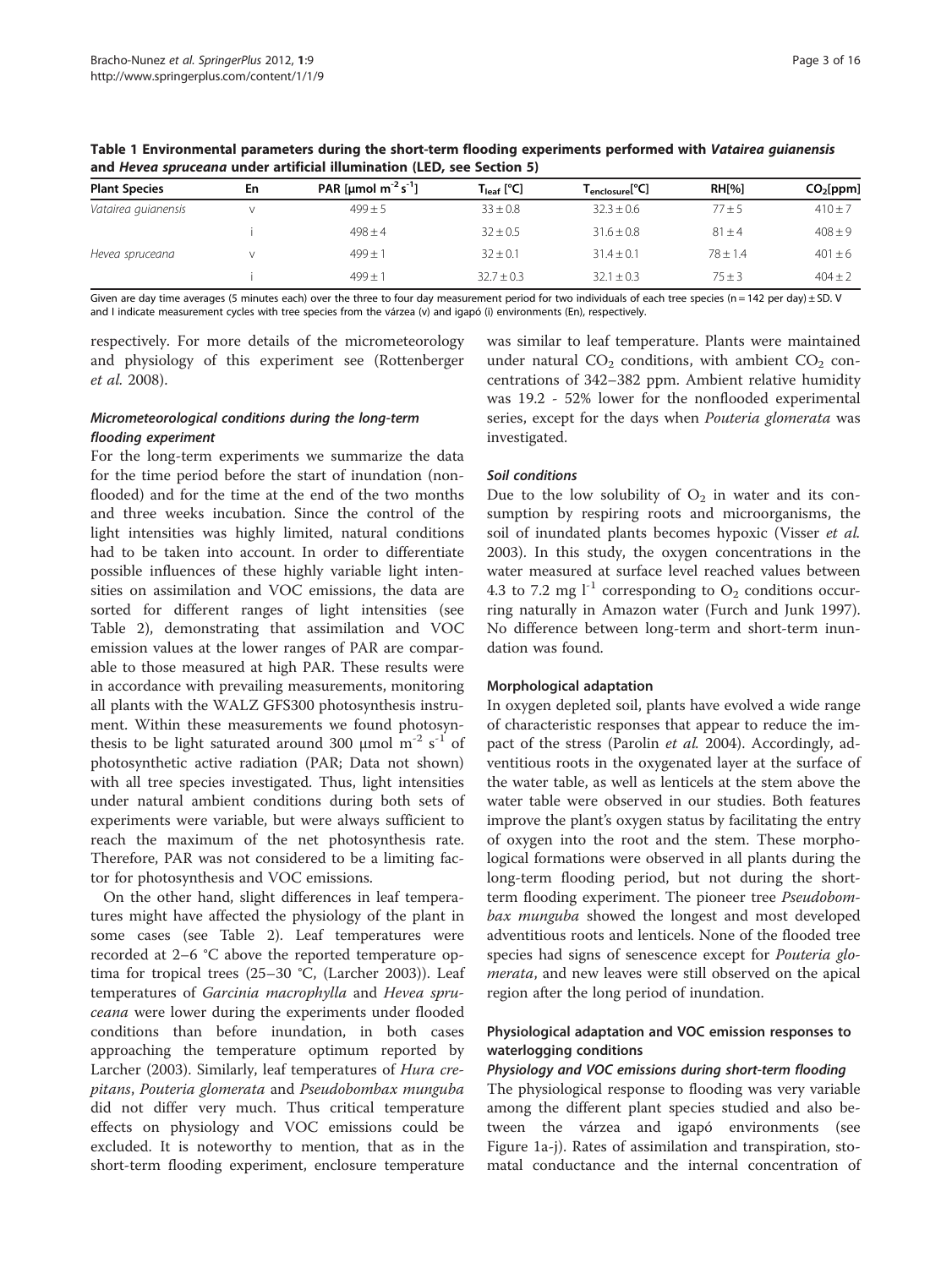| <b>Plant species</b>         |        | En nf/f   | n         | PAR-Range          | <b>PAR</b><br>[µmol m <sup>-2</sup> s <sup>-1</sup> ] | $T_{\rm leaf}$<br>$[^{\circ}C]$ | Tenclosure<br>[°C]                            | <b>RH</b><br>[%]                              | CO <sub>2</sub><br>[ppm] | Α<br>[ $\mu$ mol*m <sup>-2</sup> *s <sup>-1</sup> ] | <b>Tr</b><br>$[mmol* m^{-2}* s^{-1}]$ | gs<br>$\left[\text{mm s}^{-1}\right]$ | <b>Isoprenoids</b><br>[ $\mu$ g g <sup>-1</sup> h <sup>-1</sup> ] | oVOC<br>[µg $g^{-1} h^{-1}$ ] |
|------------------------------|--------|-----------|-----------|--------------------|-------------------------------------------------------|---------------------------------|-----------------------------------------------|-----------------------------------------------|--------------------------|-----------------------------------------------------|---------------------------------------|---------------------------------------|-------------------------------------------------------------------|-------------------------------|
| Garciniamacrophylla          |        | nf        | $52 - 89$ | 1000-1735          | $1484 \pm 147$                                        |                                 | $37.1 \pm 1.8$ 35.4 $\pm$ 0.9                 | $33.3 \pm 7.5$                                | $347.5 \pm 4.0$          | $1.8 \pm 0.4$                                       | $1.5 \pm 0.2$                         | $1.0 \pm 0.3$                         | $16.2 \pm 3.0$ (is)                                               | $1.6 \pm 0.6$ (me)            |
|                              |        | $4 - 8$   | 800-1000  | $889 \pm 74$       |                                                       | $35.2 \pm 1.6$ 34.5 $\pm$ 1.5   | $35.9 \pm 6.7$                                | $346.6 \pm 6.7$                               | $1.9 \pm 0.5$            | $1.4 \pm 0.3$                                       | $1.1 \pm 0.2$                         | $15.7 \pm 5.7$ (is)                   | $2.2 \pm 1.5$ (me)                                                |                               |
|                              |        |           | $10 - 21$ | 300-800            | $471 \pm 159$                                         |                                 |                                               | $33.3 \pm 3.0$ $32.7 \pm 2.2$ $51.3 \pm 16.1$ | $351.5 \pm 12$           | $1.6 \pm 0.8$                                       | $1.2 \pm 0.4$                         | $1.4 \pm 0.5$                         | $13.3 \pm 4.8$ (is)                                               | $1.8 \pm 0.3$ (me)            |
|                              |        |           | 245-430   | 582-779            | $614 \pm 33.6$                                        |                                 | $32.2 \pm 2.1$ $31.1 \pm 2.1$                 | $76.5 \pm 9.0$                                | $377 \pm 19$             | $1.5 \pm 0.6$                                       | $1.1 \pm 0.1$                         | $2.3 \pm 0.9$                         | $3.9 \pm 1.8$ (is)                                                | $0.4 \pm 0.2$ (me)            |
| Hevea spruceana              |        | nf        | 60-100    | 1000-1740          | $1557 \pm 160.4$                                      |                                 | $36.0 \pm 2.0$ 36.1 $\pm$ 0.7                 | $28.3 \pm 5.0$                                | $347.0 \pm 9.4$          | $7.3 \pm 1.4$                                       | $22.4 \pm 2.8$                        | $16.7 \pm 3.7$                        | $54.6 \pm 23.2$ (m)                                               | $0.6 \pm 0.5$ (a)             |
|                              |        |           | $7 - 17$  | 800-1000           | $909 \pm 42.4$                                        |                                 |                                               | $34.8 \pm 1.9$ 35.5 $\pm$ 0.8 28.1 $\pm$ 4.5  | $350.7 \pm 6.6$          | $7.2 \pm 2.2$                                       | $21.3 \pm 5.3$                        | $16.5 \pm 4.4$                        | $39.6 \pm 5.6$ (m)                                                | $0.6 \pm 0.3$ (a)             |
|                              |        | $11 - 20$ | 300-800   | $557 \pm 133$      |                                                       |                                 | $31.9 \pm 2.6$ $31.8 \pm 2.0$ $63.9 \pm 16.6$ | $358.9 \pm 11.6$                              | $6.8 \pm 1.7$            | $14.7 \pm 4.8$                                      | $31.6 \pm 14.1$                       | $91.7 \pm 75.0$ (m)                   | $0.7 \pm 1.3$ (a)                                                 |                               |
|                              |        | 237-428   | 582-749   | $603 \pm 25.0$     |                                                       |                                 | $28.6 \pm 2.2$ 27.9 $\pm$ 2.3 85.5 $\pm$ 10.7 | $383 \pm 18$                                  | $3.5 \pm 1.2$            | $1.0 \pm 0.5$                                       | $4.1 \pm 2.1$                         | $9.0 \pm 2.8$ (m)                     | $0.9 \pm 0.6$ (a)                                                 |                               |
| Pseudobombax<br>V<br>munguba | nf     | 49-84     | 1000-1727 | $1453.2 \pm 191.5$ |                                                       |                                 | $34.1 \pm 1.2$ $34.0 \pm 1.3$ $37.3 \pm 10.9$ | $341.0 \pm 9$                                 | $4.4 \pm 1.1$            | $2.4 \pm 0.7$                                       | $2.1 \pm 0.6$                         |                                       | $13.2 \pm 6.1$ (me)                                               |                               |
|                              |        |           | $6 - 12$  | 800-1000           | $913.3 \pm 62.0$                                      |                                 |                                               | $32.1 \pm 1.0$ $31.8 \pm 1.4$ $54.2 \pm 14.5$ | $347.4 \pm 6$            | $4.9 \pm 2.1$                                       | $1.7 \pm 0.4$                         | $2.4 \pm 0.6$                         |                                                                   | $10.0 \pm 6.1$ (me)           |
|                              |        |           | $13 - 30$ | 300-800            | $533.9 \pm 161.0$                                     |                                 |                                               | $30.2 \pm 1.8$ $30.3 \pm 1.8$ $65.3 \pm 13.8$ | $352 \pm 9$              | $5.1 \pm 1.2$                                       | $1.4 \pm 0.5$                         | $3.2 \pm 0.9$                         | $\sim$                                                            | $14.3 \pm 3.0$ (me)           |
|                              |        |           | 277-490   | 582-837            | $603 \pm 25.0$                                        |                                 |                                               | $28.6 \pm 2.2$ $27.9 \pm 2.3$ $85.5 \pm 10.7$ | $383 \pm 18$             | $7.2 \pm 1.0$                                       | $2.4 \pm 0.7$                         | $8.5 \pm 4.7$                         |                                                                   | $6.3 \pm 1.9$ (me)            |
| Hura crepitans<br>V          | nf     | $23 - 52$ | 1000-1656 | $1244 \pm 188.9$   |                                                       |                                 | $33.4 \pm 1.0$ $34.5 \pm 0.7$ $20.4 \pm 22.0$ | $164.1 \pm 172$                               | $4.5 \pm 4.8$            | $1.4 \pm 1.5$                                       | $1.9 \pm 2.5$                         | $\sim$                                | $8.5 \pm 4.4$ (me)                                                |                               |
|                              |        |           | $10 - 25$ | 800-1000           | $909.1 \pm 55.5$                                      |                                 |                                               | $33.2 \pm 1.0$ $34.3 \pm 0.9$ $24.6 \pm 22.8$ | $189.8 \pm 170$          | $5.1 \pm 4.6$                                       | $1.6 \pm 1.5$                         | $2.2 \pm 2.4$                         | $\sim$                                                            | $8.6 \pm 5.2$ (me)            |
|                              |        |           | 45-89     | 300-800            | $562.8 \pm 140.7$                                     |                                 |                                               | $31.7 \pm 0.8$ 32.8 $\pm$ 1.0 44.3 $\pm$ 20.8 | $287.5 \pm 127.6$        | $7.0 \pm 3.3$                                       | $2.0 \pm 1.0$                         | $3.2 \pm 2.1$                         |                                                                   | $16.8 \pm 12$ (me)            |
|                              |        |           | 244-432   | 340-463            | $620 \pm 40.5$                                        |                                 |                                               | $32.0 \pm 2.1$ $32.0 \pm 2.4$ $70.0 \pm 11.9$ | $368 \pm 20$             | $5.5 \pm 0.9$                                       | $2.5 \pm 1.0$                         | $1.2 \pm 0.9$                         |                                                                   | $3.4 \pm 1.2$ (me)            |
| Pouteria                     | $\vee$ | nf        | 221       | 562-590            | $573.1 \pm 7.7$                                       |                                 |                                               | $32.0 \pm 1.4$ $31.7 \pm 1.7$ 65.4 $\pm$ 14.5 | $349 \pm 25$             | $4.7 \pm 1.4$                                       | $9.4 \pm 5.5$                         | $17.6 \pm 10.5$                       |                                                                   |                               |
| glomerata                    |        |           | 345-363   | 583-846            | $636.2 \pm 77.5$                                      |                                 |                                               | $34.8 \pm 3.1$ $34.9 \pm 3.1$ $55.4 \pm 14.5$ | $357 \pm 15$             | $3.0 \pm 1.0$                                       | $2.3 \pm 0.8$                         | $3.9 \pm 3.3$                         |                                                                   |                               |

<span id="page-3-0"></span>Table 2 Micrometeorological parameters (Photosynthetic Active Radiation (PAR), leaf and enclosure Temperature, Relative Humidity, CO<sub>2</sub> concentrations), physiological parameters (CO2 Assimilation Rate (A), Transpiration (Tr), stomatal conductance (gs)) and Isoprenoids ((i) isoprene and (m) monoterpene) and oxygenated VOC (oVOC) ((me) methanol and (a) acetone) standard emission factors during the long-term flooding experiment

Given are day time averages (n=individual measurement data; 5 minutes averages each) over one nonflooded (nf) day and one flooded (f) day after two months and three weeks of inundation of three tree individuals ± SD. Várzea (v), igapó (i). En = Environment.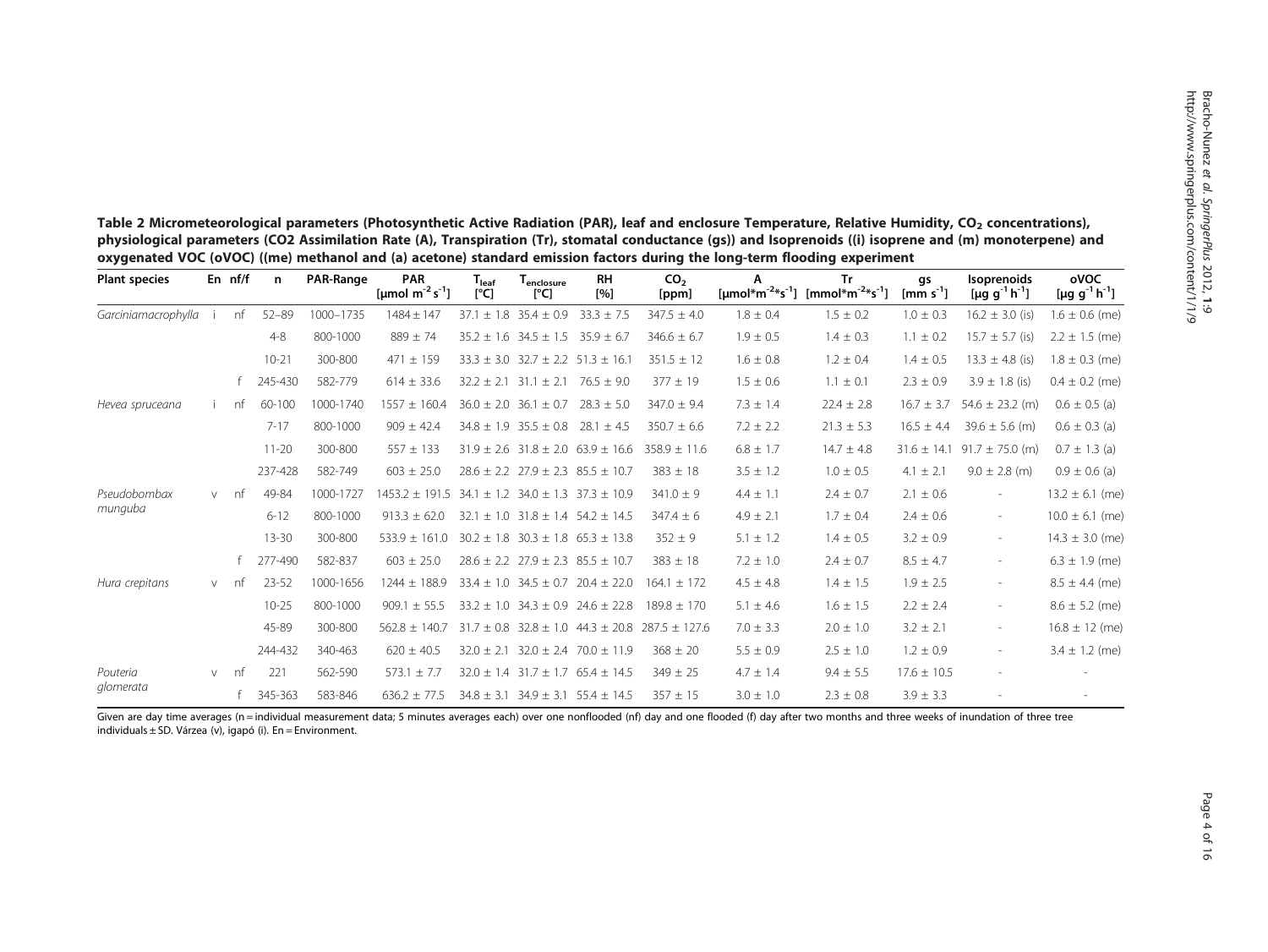$CO<sub>2</sub>$  were found to be significantly higher (P<0.0001) after only one day of flooding in the case of the igapó species Hevea spruceana and Vatairea guianensis. This increase of assimilation and stomatal conductance was further enhanced in the case of Hevea spruceana during the following flooding days. Hevea spruceana from várzea reacted less pronounced, whereas Vatairea guianensis from várzea showed a significant reduction in its physiological parameters from the first day of inundation  $(P < 0.0001)$ . The common várzea species *Laetia corym*bulosa exhibited a more or less constant decrease of assimilation, stomatal conductance and transpiration (Figure [2a-c](#page-5-0)). In contrast, the physiology of the várzea pioneer tree Salix martiana, that is often completely

flooded under natural conditions, was briefly affected by root inundation (Figure [2a-c\)](#page-5-0), showing an increase of assimilation, transpiration and stomatal conductance in the first days of inundation.

Isoprenoid emissions can be affected by periods of short-term flooding in different manners depending on the tree species, the origin and the isoprenoid species. For example, the change of monoterpene emission for the tree species Hevea spruceana was larger than the isoprene emission by Vatairea guianensis (see Figure 1e and j). Hevea spruceana from igapó showed an increase of monoterpene standard emission factors  $(E_s)$  whereas the várzea species showed a decrease (see Figure 1e). Vatairea guianensis from várzea showed a decline of

Figure 1 Short-term flooding: Mean values averaging over 5 minutes during day time (Day time averages) for Assimilation (A) in μmol m $^{-2}$  s $^{-1}$ , transpiration (Tr) in mmol m $^{-2}$  s $^{-1}$ , stomatal conductance (gs) in mm s $^{-1}$ , leaf internal CO<sub>2</sub> concentration (Ci; ppm) with their standard deviations (SD) and Standard emissions (E<sub>s</sub>) of monoterpenes and isoprene. Data are derived from two individuals each of Hevea spruceana (n = 142 per day) and Vatairea guianensis (n =142 per day) from várzea (light grey) and igapó (dark grey) given on a dry weight basis in  $\mu$ g g<sup>-1</sup> h<sup>-1</sup> ± SD. The significances of the differences between nonflooded (nf) and 1, 2, 3 and 4 days flooded (df) were tested with ANOVA and the Tukey Test; \* = P-value < 0.01 F ratio is significant, \*\* =,P-value < 0.001 F ratio is very significant. \*\*\* = P-value < 0.0001 F ratio is highly significant.

<span id="page-4-0"></span>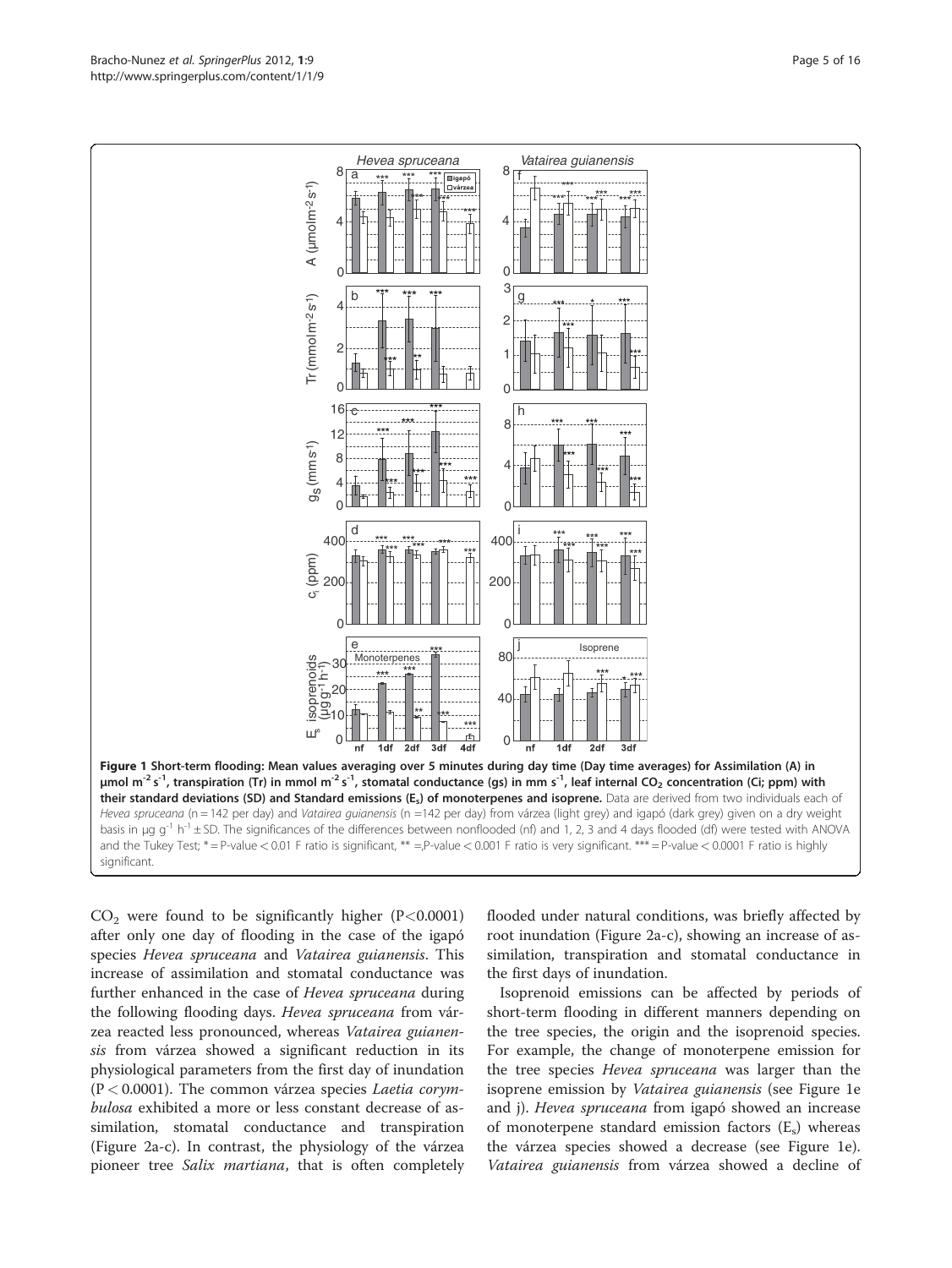<span id="page-5-0"></span>isoprene emissions whereas no effects were observed in the case of the igapó species (see Figure [1j\)](#page-4-0). On the other hand isoprene emission by Laetia corymbulosa from várzea was not affected by flooding. Salix martiana from várzea showed higher isoprene emission during the last days of inundation (see Figure 2d).

The emission of ethanol and/or acetaldehyde was observed during the short-term inundation periods (3 days) with the tree species Vatairea guianensis (see Figure [3](#page-6-0)) exhibiting some differences depending on the origin, i.e. várzea or igapó regions. Igapó species seemed to adapt more quickly to the stress produced by flooding, emitting only small amounts of ethanol on the first day after the inundation and even less on the second day. The várzea species emitted higher quantities of ethanol plus acetaldehyde from the first day of inundation. The emission of both acetaldehyde and ethanol decreased during the three days of measurement. Hevea spruceana did not release any ethanol or acetaldehyde.

# Physiology and VOC emissions after long-term flooding

Under waterlogging conditions, assimilation decreased significantly  $(P < 0.0001)$  in all species investigated except for Garcinia macrophylla which did not show any significant difference. Pseudobombax munguba showed higher photosynthetic rates after the long-term flooding period (Figure [4a](#page-8-0)). Photosynthesis correlated well with the pattern of stomatal conductance. Assimilation changes may be related to changes of stomatal conductance, transpiration, and internal  $CO<sub>2</sub>$  concentration  $(C<sub>i</sub>)$ with substantial variability depending on the plant species as shown in Figure [4](#page-8-0). However, two species, Garcinia macrophylla and Pseudobombax munguba, demonstrated a remarkable stability. They were obviously well adapted to long-term flooding exhibiting no changes or increased assimilation with increased conductance and Ci.

Isoprenoid emission was clearly affected by long-term waterlogging. Emission factors of isoprene and monoterpenes determined for the isoprene emitter Garcinia

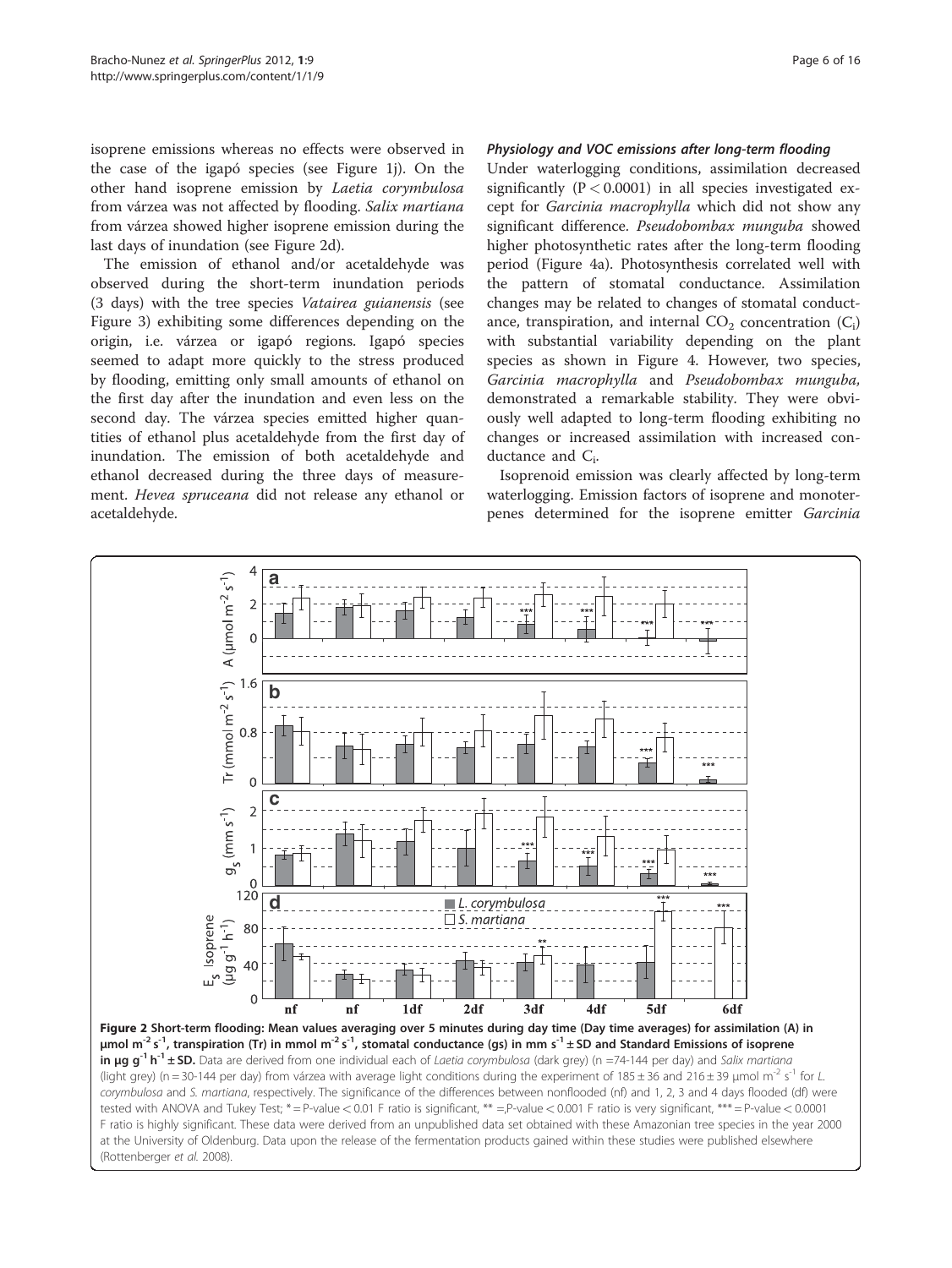<span id="page-6-0"></span>

macrophylla and the monoterpene emitter Hevea spruceana dropped by  $\sim$ 75% and  $\sim$ 83%, respectively (see Figure [4e](#page-8-0)). There is a general tendency of downregulation of the physiological parameters and VOC emissions in most of the plant species investigated after a flooding period of around 3 months. This down regulation was not observed in the case of the physiological parameters of Garcinia macrophylla and Pseudobombax munguba, where a maintenance or up regulation was observed (see Figure [4](#page-8-0)).

Similarly, other VOC emissions such as methanol emissions by Garcinia macrophylla, Hura crepitans and Pseudobombax munguba, showed a decrease of 53–82% of the standard emission factors after the long-term flooding. In addition to methanol release, a low acetone emission in the range of 0.34 - 0.44  $\mu$ g g<sup>-1</sup> h<sup>-1</sup> was observed for Hevea spruceana, but no flooding related effects could be detected.

## **Discussion**

Investigations of VOC emission and assimilation by several Amazonian tree species from two floodplain ecosystems incubated under short-term and long-term inundation demonstrated non uniform responses.

## Short-term flooding

Igapó and várzea seedlings of the monoterpene emitter Hevea spruceana exhibited a counter directional behavior with a strong increase as found for the igapó and a decrease in case of the várzea species. In case of the isoprene emitting species Vatairea guianensis the várzea species generally showed a higher emission than the igapó species but both did not exhibit strong responses to inundation (Figure [1](#page-4-0)). The isoprene emitters Laetia corymbulosa and Salix martiana did not show

significant emission changes during the first 4 days of inundation. However, it is interesting to note that the pioneer tree Salix martiana exhibited a strong significant increase over the last two days with still stable assimilation rates whereas Laetia, though with continuing isoprene emissions, did not exhibit physiological stability.

Isoprenoid emission can be affected by biotic and abiotic stress (Beauchamp et al. [2005](#page-13-0), Davison et al. [2008](#page-13-0), Ibrahim et al. [2008,](#page-13-0) Plaza et al. [2005](#page-14-0), Sharkey et al. [2008](#page-15-0)) in close relationship to photosynthesis (Delwiche and Sharkey [1993](#page-13-0), Ferrieri et al. [2005](#page-13-0), Kuhn et al. [2002](#page-14-0), Schnitzler et al. [2004\)](#page-14-0). Thus, under stress situations like flooding, a higher carbon loss by VOC emission in relation to photosynthesis might be expected (Kesselmeier et al. [2002\)](#page-13-0), especially in view of other compounds other than isoprenoids (Holzinger et al. [2000,](#page-13-0) Rottenberger et al. [2008](#page-14-0)). Such an enhancement of VOC emissions could be confirmed in this study for Hevea spruceana from igapó and Salix martiana from várzea, with a remarkable increase of isoprenoid release. An increase of assimilation as observed in the case of the igapó species may balance the carbon loss. In contrast, a decrease of VOC emission is observed for Hevea spruceana and Vatairea guianensis from várzea, suggesting a decrease of this secondary metabolism in order to preserve the primary metabolism. On the other hand, *Laetia corym*bulosa from várzea maintained isoprene emission during the flooding period although its assimilation decreased.

Leaves of plants subjected to root waterlogging conditions can emit other VOCs such as ethanol and acetalde-hyde in response to root anoxia (Holzinger et al. [2000](#page-13-0), Kennedy et al. [1992](#page-13-0), Kreuzwieser et al. [1999b,](#page-14-0) MacDonald and Kimmerer [1993](#page-14-0), MacDonald et al. [1989,](#page-14-0) Rottenberger et al. [2008,](#page-14-0) Schlüter et al. [1993](#page-14-0), Visser et al. [2003](#page-15-0)). The ethanol is produced in the roots due to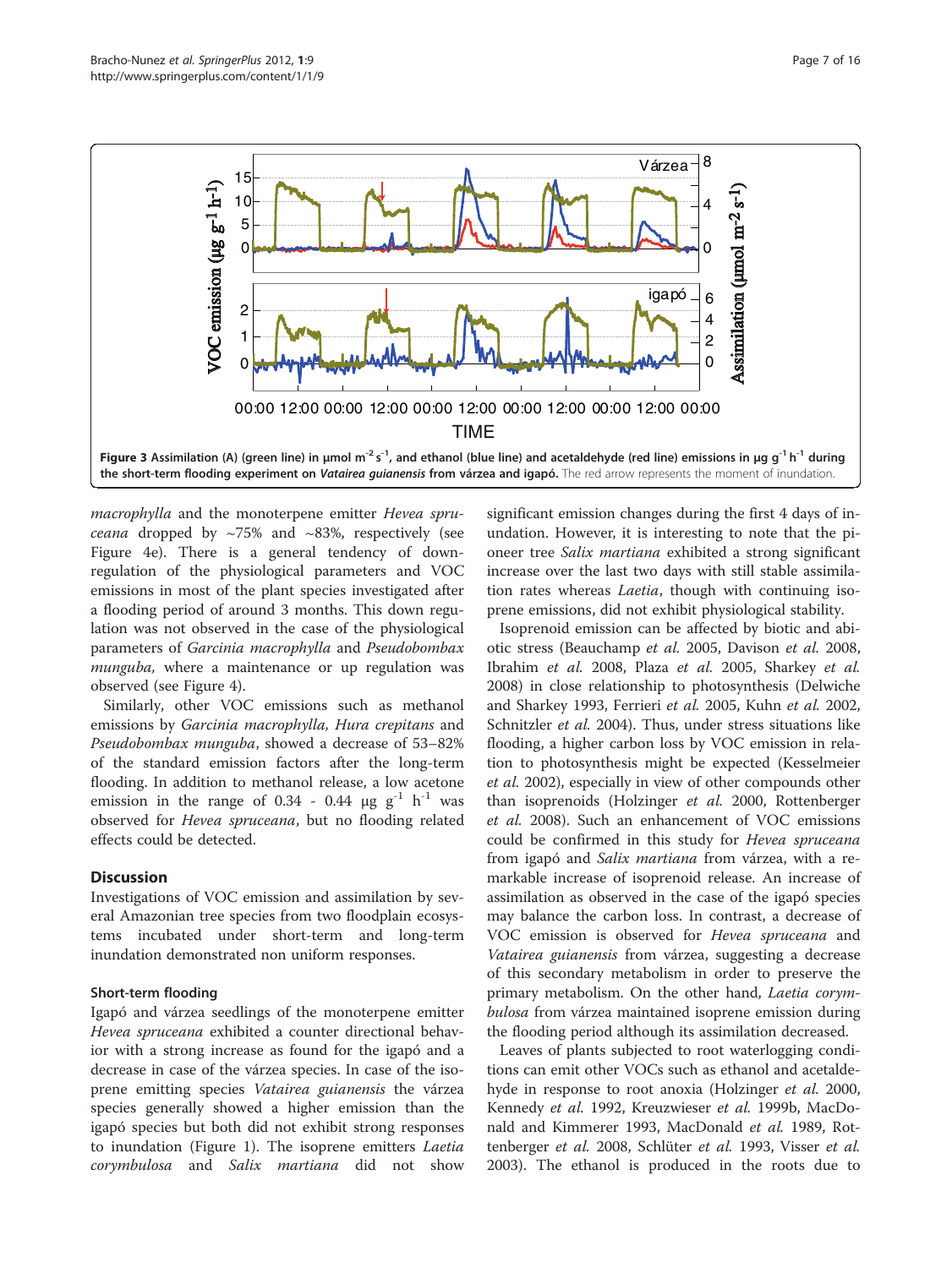![](_page_7_Figure_2.jpeg)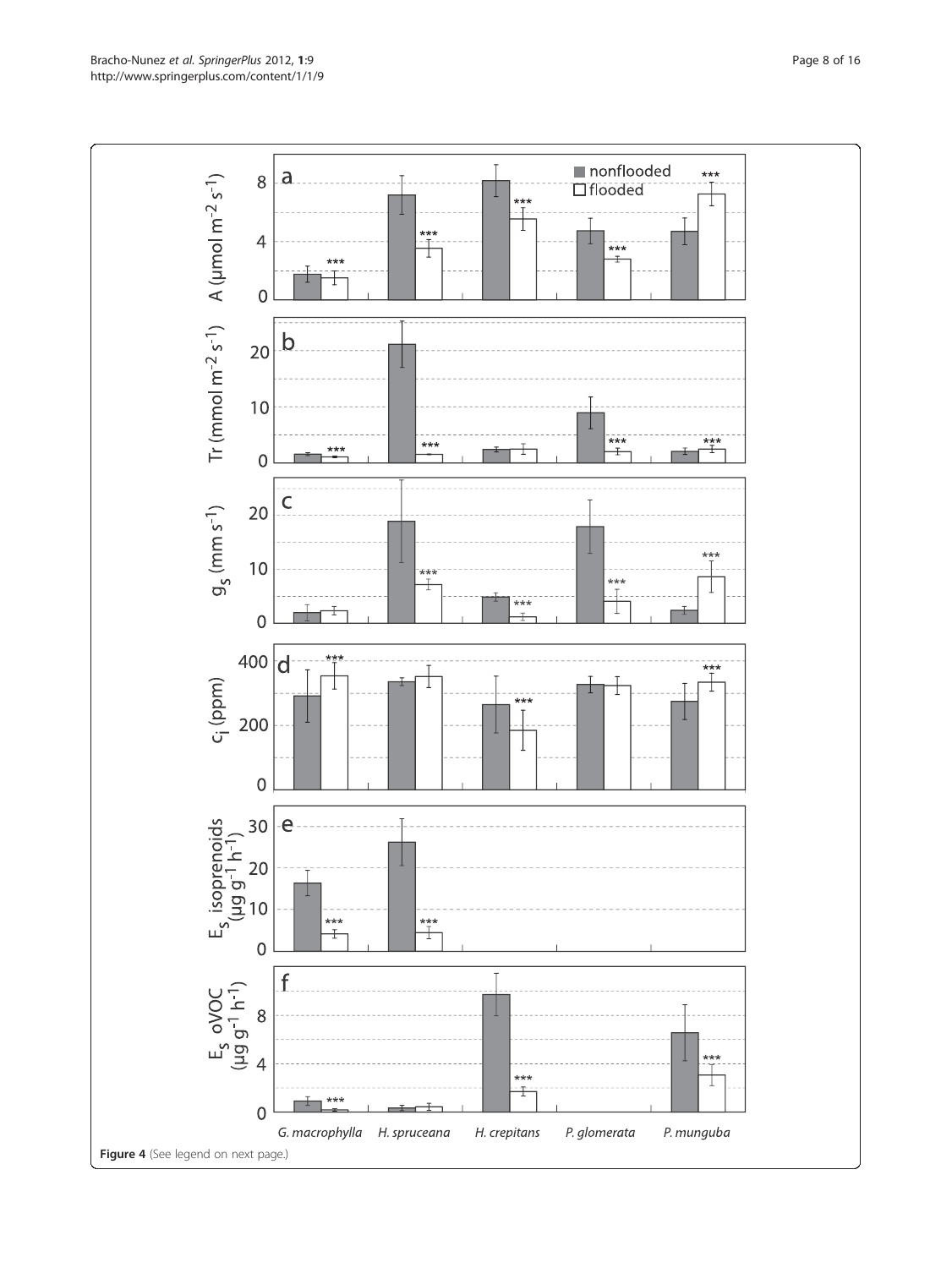## <span id="page-8-0"></span>(See figure on previous page.)

Figure 4 a-f Mean values averaging over 5 minutes during day time (Daytime averages) for assimilation (A) in µmol m<sup>-2</sup> s<sup>-1</sup>, transpiration (Tr) in mmol m $^2$  s $^1$ , stomatal conductance (gs) in mm s $^1$  and internal CO<sub>2</sub> concentration (Ci) in ppm under maximal photon flux density for three replicates of Garcinia macrophylla, Hevea spruceana, Hura crepitans, Pouteria glomerata and Pseudobombax munguba under nonflooded conditions ( $n = 66-142$  per day)  $\pm$  standard deviation (SD) and after two months and three weeks inundation (n = 142 per day)  $\pm$  standard deviation (SD). Standard emission factors (E<sub>s</sub>) for isoprene in the case of Garcinia macrophylla from igapó, for monoterpenes in the case of Hevea spruceana from igapó, for methanol in the case of Garcinia macrophylla, Hura crepitans and Pseudobombax munguba and for acetone in the case of Hevea spruceana are given in  $\mu$ g g<sup>-1</sup> h<sup>-1</sup> under nonflooded conditions (n = 142 per day) and after two months and three weeks inundation (n = 142 per day) ± SD. Differences between nonflooded (grey) and flooded conditions (white) were tested with ANOVA and the Tukey Test. When the P-value < 0.01 the F ratio is significant (\*), when the P-value < 0.001 the F ratio is very significant (\*\*) and when the P-value  $< 0.0001$  the F ratio is highly significant (\*\*\*).

alcoholic fermentation under anoxia, a strategy for gaining energy under an insufficient oxygen supply in the roots. However, its accumulation in the roots can be toxic (Kennedy et al. [1992](#page-13-0)). Therefore it is transported to the leaves via the transpiration stream, where it can be directly emitted to the atmosphere, or oxidized to acetaldehyde and/or acetate, both of which also partly escape into the atmosphere. Acetate can be converted to acetyl-CoA by acetyl-CoA synthetase and then reenter the metabolism pathways such as the TCA cycle or lipid synthesis (MacDonald and Kimmerer [1993](#page-14-0)). This may have been the case for Hevea spruceana from both environments, where no ethanol or acetaldehyde emissions were detected suggesting a strategy for economizing energy by re-metabolization such oxygenated VOCs. This is in close accordance with the low ethanol emissions found by the well adapted Salix martiana (Rottenberger et al. [2008\)](#page-14-0). On the other hand, Vatairea guianensis from both environments seemed to be the worst adapted to flooding conditions, since emissions of oxygenated VOCs were detected from the first day of inundation and decreased continuously with time. Nevertheless, Vatairea guianensis from igapó could cope a little bit better with the anoxia, emitting only ethanol on the first and second day of inundation and in lower quantities than emitted from Vatairea guianensis from várzea. However, the várzea species emitted acetaldehyde in addition until the third day of inundation, suggesting a high ADH (Alcohol Dehydrogenase) activity (Parolin et al. [2004\)](#page-14-0), as already observed in case of Laetia corymbulosa in previous studies performed by Rottenberger et al. [\(2008\)](#page-14-0).

# Long-term flooding

The long-term flooding experiment demonstrated the potential capacity to produce morphological adaptations forming adventitious roots and hypertrophy of lenticels. These adaptations may improve the internal oxygen status by facilitating the entry of oxygen into the root and the stem. Such modifications have been observed in juvenile and adult individuals for several species (Parolin [2001a\)](#page-14-0) and lead to the question of how the emission of VOC changes under long-term root anoxia. A 3 month

period of inundation may not be a long period of inundation for these plants, if we take into account that the investigated plants can be subjected to longer inundation periods in nature with roots below the water table for years (Wittmann et al. ([2004](#page-15-0), [2010b](#page-15-0)) or totally flooded up to 210 days year<sup>-1</sup> (Junk [1989\)](#page-13-0). To our knowledge no such measurements have been performed to date. The studies, as reported here, are a first step in investigating long-term behavior and should be regarded as preliminary. In three of the plant species measured, assimilation rates were lower under waterlogging conditions after long-term inundation, confirming the results already reported by Parolin et al. (Parolin [2000a\)](#page-14-0). In contrast, the pioneer tree Pseudobombax munguba exhibited a higher assimilation rate under inundation as compared to non-flooding conditions. Well-adapted behavior could also be observed for the pioneer tree Cecropia latiloba, with a mean  $CO<sub>2</sub>$  uptake which did not significantly differ from the non-inundated period, though in special cases increased assimilation could be observed (Parolin [2000a\)](#page-14-0). Also Garcinia macrophylla tolerated long-term flooding conditions, exhibiting no physiological changes.

This study reports for the first time the effects of longterm flooding on emissions of isoprenoids and oxygenated VOC, such as methanol and acetone. Substantial decreases (75-83%) of isoprene and monoterpene emissions were observed in the case of Garcinia macrophylla and Hevea spruceana, whereas  $CO<sub>2</sub>$  assimilation rates were found to be variable with a reduction of 14% (Garcinia macrophylla) and 51% (Hevea spruceana - várzea). Reduction of methanol emission was also observed. This latter tendency might be the result of growth reduction due to the stress conditions (Parolin and Ferreira, [1998](#page-14-0)), or in accordance with a developmental stage (Hüve et al. [2007](#page-13-0)). The low, but detectable, acetone emissions as found for Hevea spruceana were not affected.

The lack of ethanol and acetaldehyde emissions under long-term flooding conditions is of high interest for biosphere atmosphere exchange under natural conditions. Based on these limited investigations, we may assume that this metabolic strategy is relevant only for the first days of adaptation to a lack of oxygen in the roots. Under long-term flooding periods the alcoholic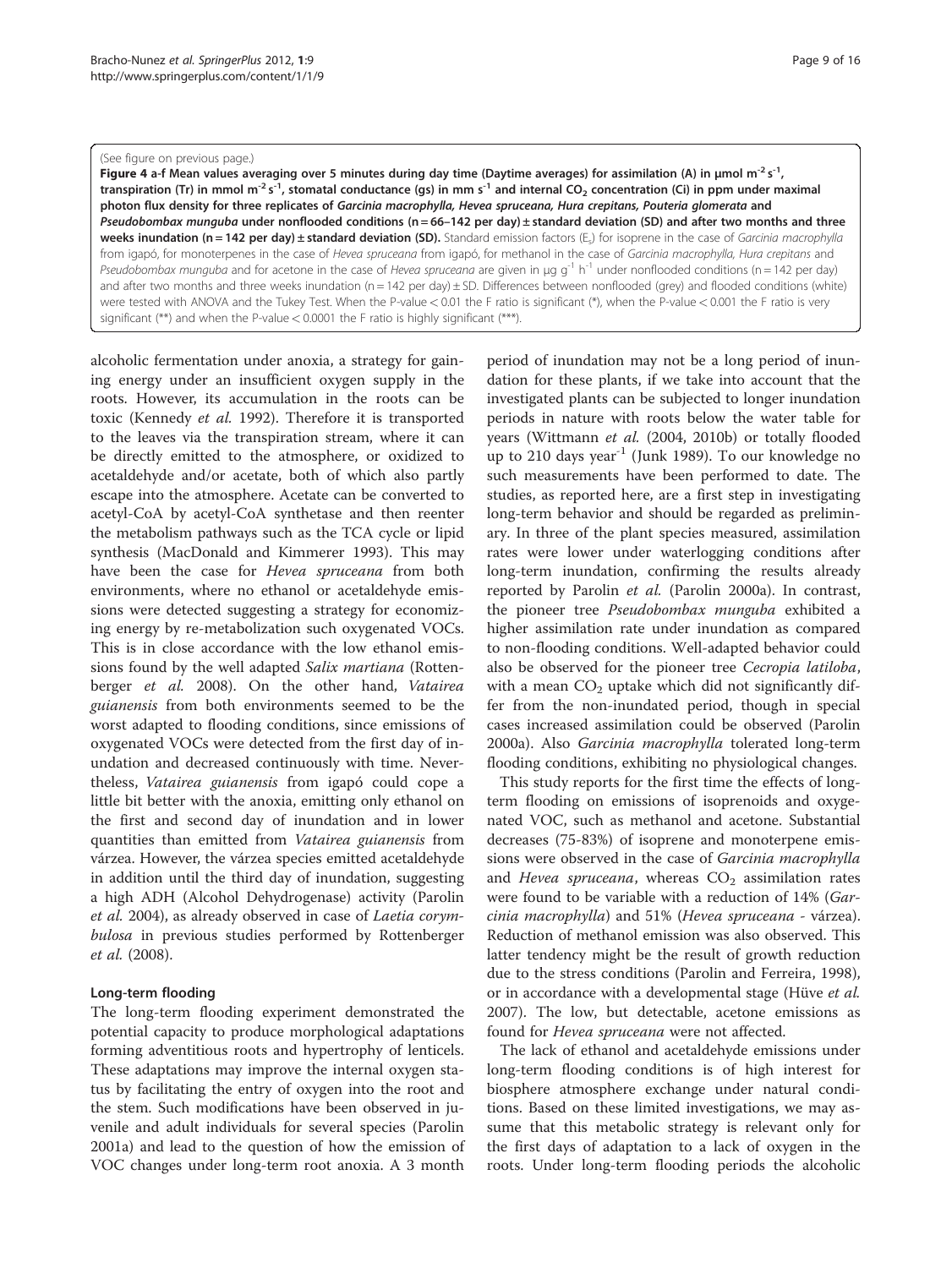fermentation seems to lose its role in the gain of energy. The accumulation of organic acids and aerobic respiration which is dependent on oxygen transport, begin to play a more dominant role at this stage as is observed in the tropical tree Astrocaryum jauari by Schlüter et al. ([1993\)](#page-14-0). Under these conditions, the respiration process is obviously fed by a high consumption of reserve materials under low oxygen partial pressure (Schlüter et al. [1993](#page-14-0)).

Finally, beside taxonomic issues, the time of colonization and adaptation of floodplain trees to the inundation area may play an important role. According to Kubitzki ([1989](#page-14-0)), trees have migrated from the adjacent uplands, colonizing the river floodplains. Therefore, differences of flooding tolerance between the plant species and the related metabolic balance could represent differences in the time of colonization. Plant species better adapted may have colonized the inundation areas earlier, as suggested by Piedade et al. ([2000](#page-14-0)), Parolin et al. [\(2010a](#page-14-0)) [b](#page-14-0) and Wittmann et al. (2010b)Wittmann and De Oliveira [\(2010a\).](#page-15-0)

# Conclusions

The effects of root anoxia on VOC emissions reported so far were based on investigations of tree seedlings under controlled or semi-controlled conditions. Response to short-term anoxia is highly variable and related to species and ecotype. The release of fermentation products can be regarded as a sign of an ecophysiological advantage to gain energy under root anoxia caused by waterlogging. Physiological activity as indicated by ethanol accumulation in the roots in course of a functional respirational capability can be observed even after 200 days of inundation (Parolin, [2009](#page-14-0)). Consequently, a release of the toxic metabolic compound ethanol-potentially through the leaves after transport with the transpiration stream - might occur. But within our experiments we found such an emission only after short term flooding conditions. It is not clear whether this is due to a missing ethanol accumulation, missing transport or recovery of the ethanol and its metabolic products under long term conditions. A general decrease of physiological activity is however reflected by the decrease of photosynthesis and an even stronger decrease of isoprenoid emissions under our experimental long term inundation. Decrease of isoprenoid emissions may be regarded as an adaptation of the plants by decreasing the VOC carbon loss under these special stress conditions. The results indicate that there is a gap in our knowledge which needs to be better understood. Nothing is known about the behavior and VOC emissions of adult trees under field conditions which are adapted to long-term flooding being characteristic for Amazonian floodplains. Field studies

under such conditions are challenging, but should be intensified to interpret and understand ecophysiological advantages and to clarify the influence of regular flooding of large Amazonian areas on ecophysiology and VOC emission.

# Methods

# Plant material

Seedlings of 8 widely distributed tree species from the Central Amazonian floodplain areas were chosen for this study (see Table [3](#page-10-0)). Vatairea guianensis Aubl. (Fabaceae), Hevea spruceana (Benth.) Müll. Arg. (Euphorbiaceae) and Garcinia macrophylla (Mart.) Planch. & Triana (Clusiaceae) are of commercial importance and occur in both the várzea and igapó floodplain areas (Ferreira [1997](#page-13-0), Parolin [2000b,](#page-14-0) Wittmann et al. [2006](#page-15-0), Worbes [1986](#page-15-0)). Hevea spruceana and Garcina macrophylla are common also in terra firme forest, but not Vatairea guianensis (Wittmann et al. [2006\)](#page-15-0). For our experiment, Vatairea guianensis and Hevea spruceana were collected from várzea and igapó, respectively, and Garcinia macrophylla from igapó. Species like the pioneer tree Pseudobombax munguba (Mart. & Zucc.) Dugand (Bombacaceae) and two species commonly used in the wood industry namely Hura crepitans L. (Euphorbiaceae) and Pouteria glomerata (Miq.) Radlk. (Sapotaceae) - were also collected for our experiments as they are widely distributed in the várzea environment.

Seedlings of the várzea were collected at the bank of the Ilha da Marchantaria (03°15´S, 59°58´W), an island located in the Solimões River. Igapó species were collected at the bank of the Tarumã Mirim (03°08´S, 60°01´W) an affluent of the Rio Negro. Hevea spruceana and Vatairea guianensis occurring in várzea and igapó as well were collected to compare the influence of the two different origins. Seedlings were potted in soil collected at the original habitat of the plant. Measurements were started at the earliest after one month of acclimatization. Plants were kept under natural light conditions, protected from insects with mosquito nets and were irrigated daily with water from an artesian well, at the INPA, Manaus, Brazil. Mean temperature conditions of 30 °C and relative humidity values of 78–91% were recorded. Ambient  $CO<sub>2</sub>$  concentrations were in the range of 335–408 ppm.

In addition we performed an analysis of unpublished data of flooding effects on the isoprenoid emission of Laetia corymbulosa Spruce ex. Benth. (Flacourtiaceae) and Salix martiana Leyb. (formally called S. humboldtiana var. martiana (Leyb.) Anders) (Salicaceae) as obtained in one of our recent studies (Rottenberger et al. [2008](#page-14-0)). Laetia corymbulosa is one of the most abundant species from the low várzea areas (Parolin [2002](#page-14-0), Wittmann et al. [2006](#page-15-0)). Salix martiana is a fast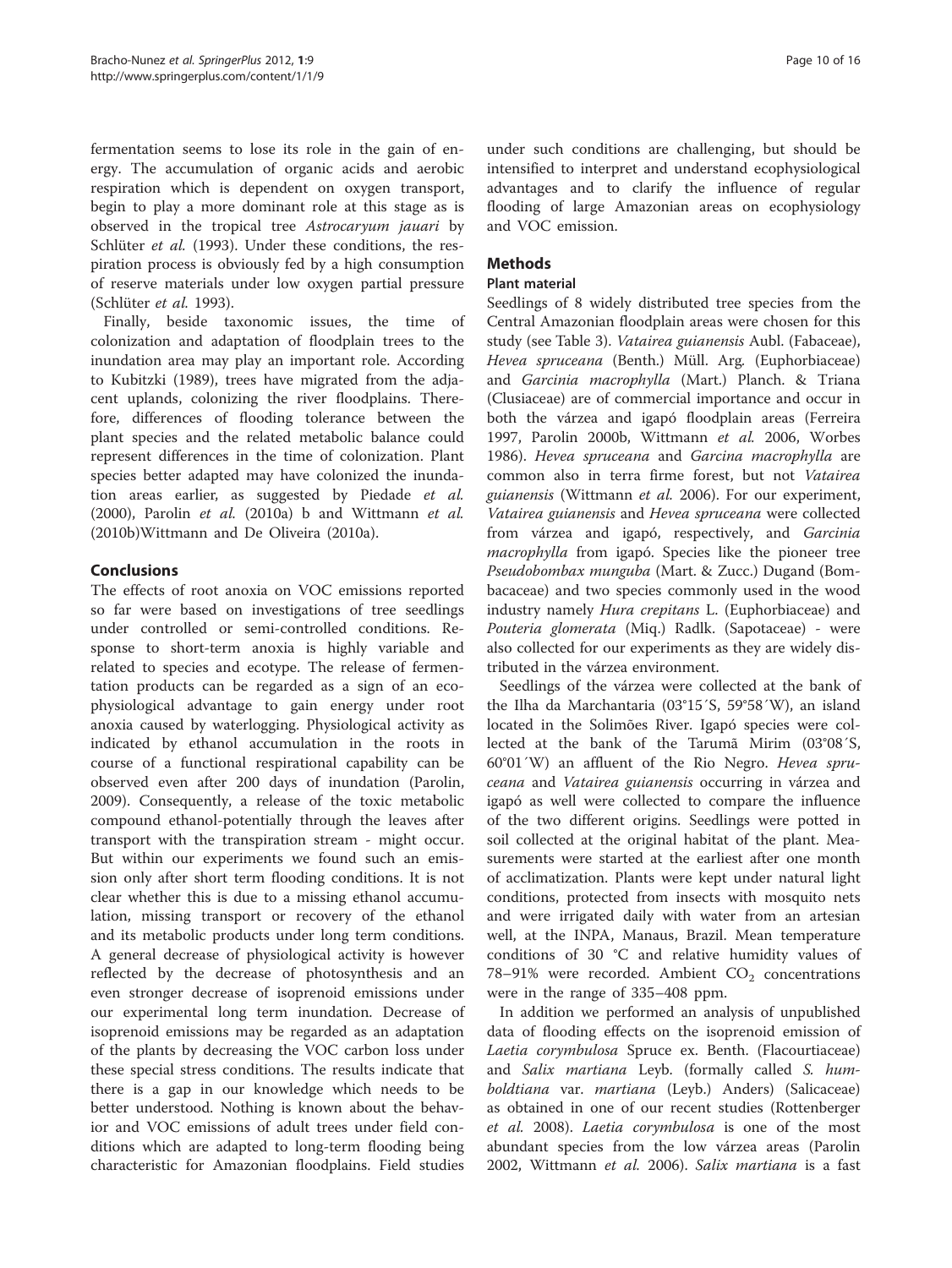<span id="page-10-0"></span>growing and light demanding pioneer species occurring mainly in the low elevation sites of the várzea forest (De Simone et al. [2003b,](#page-13-0) Parolin [2000b\)](#page-14-0). Both tree species are evergreen and well adapted to flooding conditions (De Simone et al. [2003a](#page-13-0), Schöngart et al. [2002](#page-14-0)).

## Gas exchange measurements with enclosed plants Enclosures

All measurements were performed with a dynamic enclosure system consisting of two Teflon-film enclosures, one enclosing the plant and one empty reference enclosure, as described in detail earlier (Bracho-Nunez et al. [2011](#page-13-0), Dindorf et al. [2006](#page-13-0), Kesselmeier et al. [1993](#page-13-0), [1996](#page-13-0), [1997](#page-13-0), Kuhn et al. [2000](#page-14-0), [2002,](#page-14-0) Schäfer et al. [1992](#page-14-0)). The enclosures were set up in the surroundings of the Max Planck station at the Instituto Nacional da Pesquisa da Amazônia (INPA), Manaus, Brazil. All experiments were performed outside the building in a semi-natural environment of the INPA campus with a remnant terra firme forest. Depending on the plant size, a small (9 l) or a big enclosure (100 l) was chosen. The air was pumped (Teflon membrane pumps, Vacuubrand, Germany) through an ozone scrubber (a filter of copper nets covered with MnO<sub>2</sub>, Ansyco, Germany) to avoid oxidant interferences with the VOC measurements. The air flow chosen allowed for an exchange of the total enclosure volume between 1 and 5 minutes. Branches, or total above ground plant parts were enclosed and measured. All tubes connecting the enclosure with instruments

Table 3 Plant species, family, ecosystem, functional type, occurrence and measured specific leaf weights (SLW) of the 8 tropical plant species investigated from várzea (v) and igapó (i)

| <b>Plant species</b>                             | SLW $[g m^{-2}]$      | Family         | Ecosystem <sup>'</sup> | <b>Functional</b><br>Type <sup>2</sup> | Countries of occurence <sup>3</sup>                                                                                                                                                                                                                                                                                                                                                                                                                      |
|--------------------------------------------------|-----------------------|----------------|------------------------|----------------------------------------|----------------------------------------------------------------------------------------------------------------------------------------------------------------------------------------------------------------------------------------------------------------------------------------------------------------------------------------------------------------------------------------------------------------------------------------------------------|
| Garcinia macrophylla<br>(Mart.) Planch. & Triana | 142 $(i)''$           | Clusiaceae     | a, b*, c, d, i         | evergreen                              | Bolivia, Brazil, Ecuador, French Guiana,<br>Guyana, Peru, Suriname, United States,<br>South-East Asia                                                                                                                                                                                                                                                                                                                                                    |
| Hevea spruceana<br>(Benth.) Müll.Arg.            | 24 (v)'27 (i)'43 (i)" | Euphorbiaceae  | a*, b*, d              | -deciduous                             | deciduous/brevi Bolivia, Brazil, Colombia, Costa Rica, Peru                                                                                                                                                                                                                                                                                                                                                                                              |
| Hura crepitans L.                                | 45 $(v)''$            | Euphorbiaceae  | $a^*$ , c, i           |                                        | brevi-deciduous Netherlands Antilles, Benin, Bolivia, Brazil, Bahamas,<br>Belize, Central African Republic, Cote d'Ivoire,<br>Colombia, Costa Rica, Cuba, Domincan Republic,<br>Ecuador, French Guiana, Guatemala, Indonesia,<br>Lao Peoples Democratic Republic, Madagascar,<br>Martinique, Mexico, Nicaragua, Panama, Suriname,<br>El Salvador, Togo, Thailand, Trinidad and Tobago,<br>Chinese Taipei, Tanzania, United States, Venezuela,<br>Vietnam |
| Laetia corymbulosa<br>Spruce ex Benth.           | 58 (v)'               | Flacourtiaceae | $a^*$                  | brevi-deciduous                        | Bolovia, Brazil, Colombia, Ecuador, Perú                                                                                                                                                                                                                                                                                                                                                                                                                 |
| Pouteria glomerata<br>(Miq.) Radlk.              | 68 (v)"               | Sapotaceae     | a*, c, d, e, f, g, h   | evergreen                              | Argentina, Bolivia, Brazil, Colombia, Costa Rica,<br>Ecuador, French Guiana, Guatemala, Guyana,<br>Honduras, Mexico, Panama, Peru, Paraguay,<br>Suriname, El Salvador, United States, Venezuela                                                                                                                                                                                                                                                          |
| Pseudobombax munguba<br>(Mart. & Zucc.) Dugand   | 65 $(v)''$            | Malvaceae      | $a^*$ , b, d           | deciduous                              | Brazil, Colombia, Ecuador, Peru                                                                                                                                                                                                                                                                                                                                                                                                                          |
| Salix martiana (Leyb)                            | 23 (v)'               | Salicaceae     | $a^*$                  | evergreen                              | Peru, Brazil                                                                                                                                                                                                                                                                                                                                                                                                                                             |
| Vatairea guianensis Aubl.                        | 36 (i)'26 (v)'        | Fabaceae       | a*, b*, c, d, e        | deciduous                              | Brazil, Colombia, French, Guiana,<br>Guyana, Peru, Venezuela                                                                                                                                                                                                                                                                                                                                                                                             |

1 Missouri Bot Garden, New Bot. Garden, Royal Bot. Gardens Kew, INPA-Herbarium and Wittmann pers. com.

2 [Schöngart et al., [2002](#page-14-0)].

3 Global Biodiversity Informations Facility: [http://data.gbif.org\\*](http://data.gbif.org) Indicates the plant's environment selected for the measurement.

a) Várzea of Central Amazonian.

b) Igapó of Central Amazonian.

c) Amazonian Terra Firme.

d) Orinoco basin.

e) Atlantic rainforest (nonflooded).

f) Brazilian Pantanal (nonflooded).

g) Brazilian Pantanal (flooded).

h) Cerrado.

i) Central America.

(i) igapó.

(v) várzea.

' short-term flooding experiment.

" long-term flooding experiment.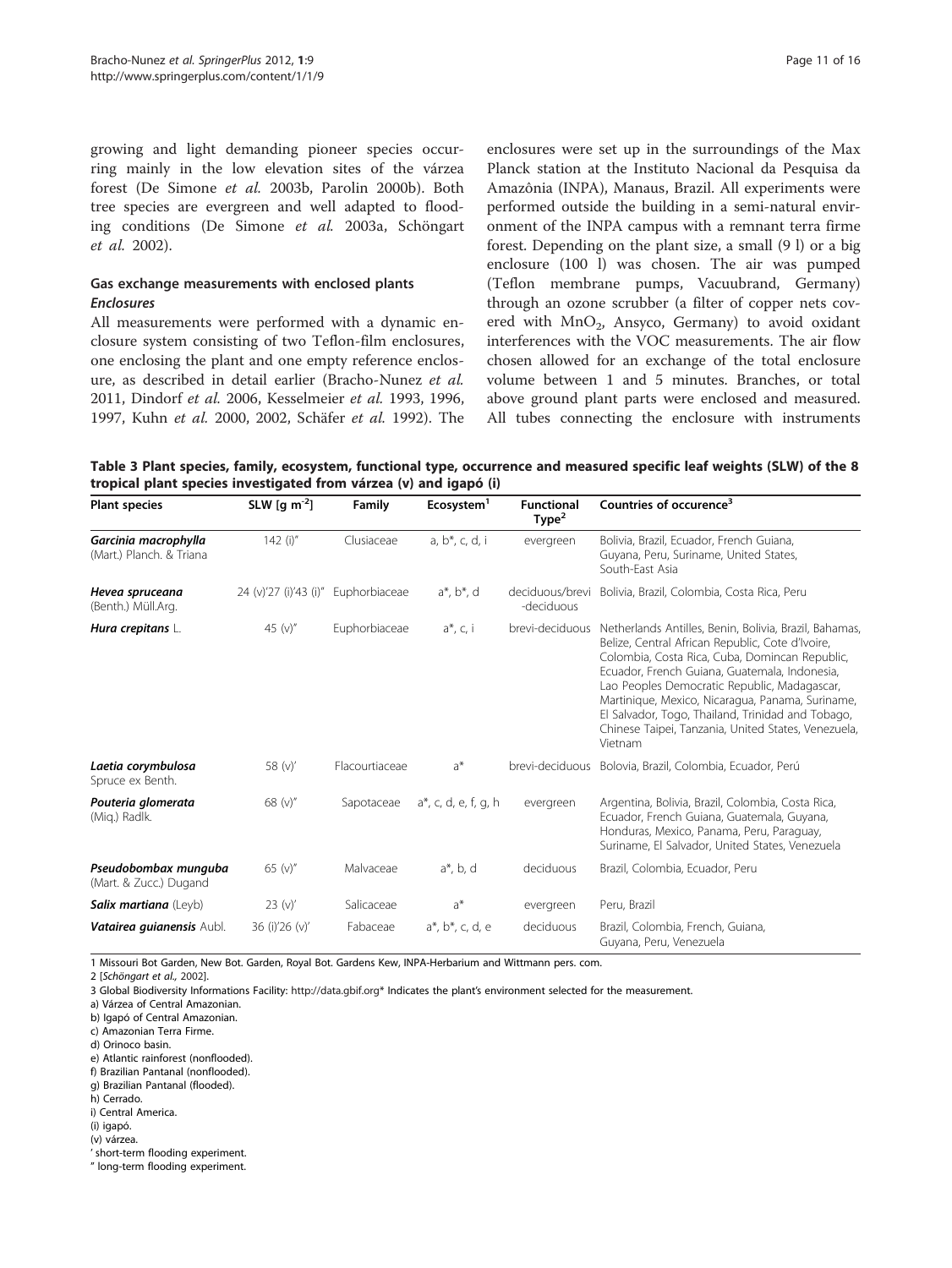were heated to a temperature above ambient temperature  $({\sim}45$  °C) in order to avoid condensation of volatiles (Larsen *et al.* [1997\)](#page-14-0). The mixing ratio,  $E_s$ , of each compound was calculated according to Equation (1) taking into account the measured concentration difference between the reference (empty) and the sample (with the plant) enclosure ( $\Delta c = c_{sample}$  -  $c_{reference}$ ) in [nmol mol<sup>-1</sup>], the enclosure flush rate Q in [l h<sup>-1</sup>], and the leaf dry weight (dw) in [g] and the molecular mass M in  $[g_1^{-1}]$ . Leaf dry weight was determined at the end of the experiment and extrapolated to the earlier measurements.

$$
E_s = \Delta c \left(\frac{Q}{dw}\right) \cdot M \cdot 10^{-3} \tag{1}
$$

Measurements were performed under semi-controlled conditions and ambient relative humidity and temperature. Relative humidity and temperature from each enclosure was monitored by the use of two combined temperature/humidity sensors (Model Rotronics MP-100A, Walz, Germany). In most cases additional photosynthetic active radiation (PAR) was constantly provided by a LED system consisting of four double chains of a mixture of red, blue, and white light constructed and designed by the electronics department of the MPI for Chemistry in Mainz, Germany. This LED system was placed perpendicular to the enclosure and the gaps between the LED groups were closed by a reflecting film in order to obtain a homogenous distribution of the light in the enclosure. PAR was measured with a quantum sensor (Model SB 190, Licor, USA) inside the enclosure at different heights before and after the measurements. During the long-term inundation experiment the control of light intensities was not possible during nonflooded measurements. Therefore natural sun light was used. One minute averages for enclosure and leaf temperatures were measured with thermocouples (Type E, Chrom-Constantan, OMEGA) and were recorded with a datalogger CR23X (Campbell Scientific Ltd. Shepsherd, UK). All other micrometeorological and physiological parameters were recorded simultaneously by a V25control unit, built at the MPI for Chemistry, on the same time scale.

# Assimilation/transpiration measurements

The physiological parameters photosynthesis and transpiration were measured with a  $CO<sub>2</sub>/H<sub>2</sub>O$  infrared gas analyzer (LI-COR Inc. 7000, Lincoln, Nebraska, USA). This equipment was operated in differential mode and received the absolute reference concentration signal from a second  $CO<sub>2</sub>/H<sub>2</sub>O$  infrared gas analyzer (LI-COR Inc. 7000, Lincoln, Nebraska, USA). Nitrogen  $(N_2, 5.0, 5.0)$ Messer Griesheim, Germany) was used as the reference

gas for the absolute  $CO<sub>2</sub>$  and  $H<sub>2</sub>O$  in the reference enclosure. The analyzer was calibrated prior to the experiments by using a  $CO<sub>2</sub>$  calibration gas standard  $(512 \pm 2$  ppm  $CO<sub>2</sub>$  in synthetic air, LI-COR, Lincoln, Nebraska, USA), and a dew point generator for the calibration of water vapor (Li 610; LI-COR, Lincoln, Nebraska, USA). At the end of each experiment the calibration of the analyzer was checked and the signal response was corrected for sensitivity and zero drifts as a function of time. The signal response of the instrument was also corrected for temperature effects and with regard to the offset of specified and measured reference concentrations. Stomatal conductance was calculated according to Pearcy, Schulze & Zimmermann (Pearcy et al. [1989\)](#page-14-0).

In addition measurements of  $CO<sub>2</sub>$  exchange and transpiration for individual leaves for all tree species were made using a GFS3000 Portable Gas Exchange System (Walz, Germany) in order to determine the light saturation of photosynthetic uptake of  $CO<sub>2</sub>$  for the purpose of characterizing the adaptation of all tree species to the variable environment at the surroundings of the INPA-Max Planck Project at the Instituto Nacional da Pesquisa da Amazônia (INPA), Manaus.

## VOC determination

VOCs were analyzed with the online Proton Transfer Reaction - Mass Spectrometer (PTR-MS) which was connected to the enclosures by 1/8 inch tubing. The PTR-MS technique has been thoroughly reviewed elsewhere (Blake et al. [2009,](#page-13-0) Lindinger et al. [1998a, b\)](#page-14-0). The instrument was maintained in an air conditioned room during all experiments. The sample and reference enclosure and the background signal were probed alternately. The instrument was operated in selected ionmonitoring mode at standard operation conditions  $(E/N = 130$  Td; E electric field strength, N buffer gas number density, 1  $Td = 10^{-17}$  cm<sup>2</sup> V molecule<sup>-1</sup>) at a drift voltage of 600 V. The considerable background signal, probably caused by desorption of impurities inside the sampling system and the drift tube (Steinbacher et al. [2004](#page-15-0)), was determined by applying VOC free air generated by a catalytic converter (Zero-air generator, Parker Co., USA) to the instrument. This offset was subtracted from the sample and reference signal and the emission rate was calculated according to Eq.1. Emission rates calculated on a leaf dry weight basis in  $\mu$ g g<sup>-1</sup> h<sup>-1</sup> were standardized using a mathematical algorithm developed by Guenther et al. ([1993,1995](#page-13-0)) and Guenther ([1997](#page-13-0)) in following referred to as G93. This algorithm was developed to predict isoprene emissions, but predicts monoterpene emissions very well too (Ciccioli et al. [1997](#page-13-0), Kesselmeier et al., [1997](#page-13-0), Kuhn et al. [2002, 2004](#page-14-0)). G93 describes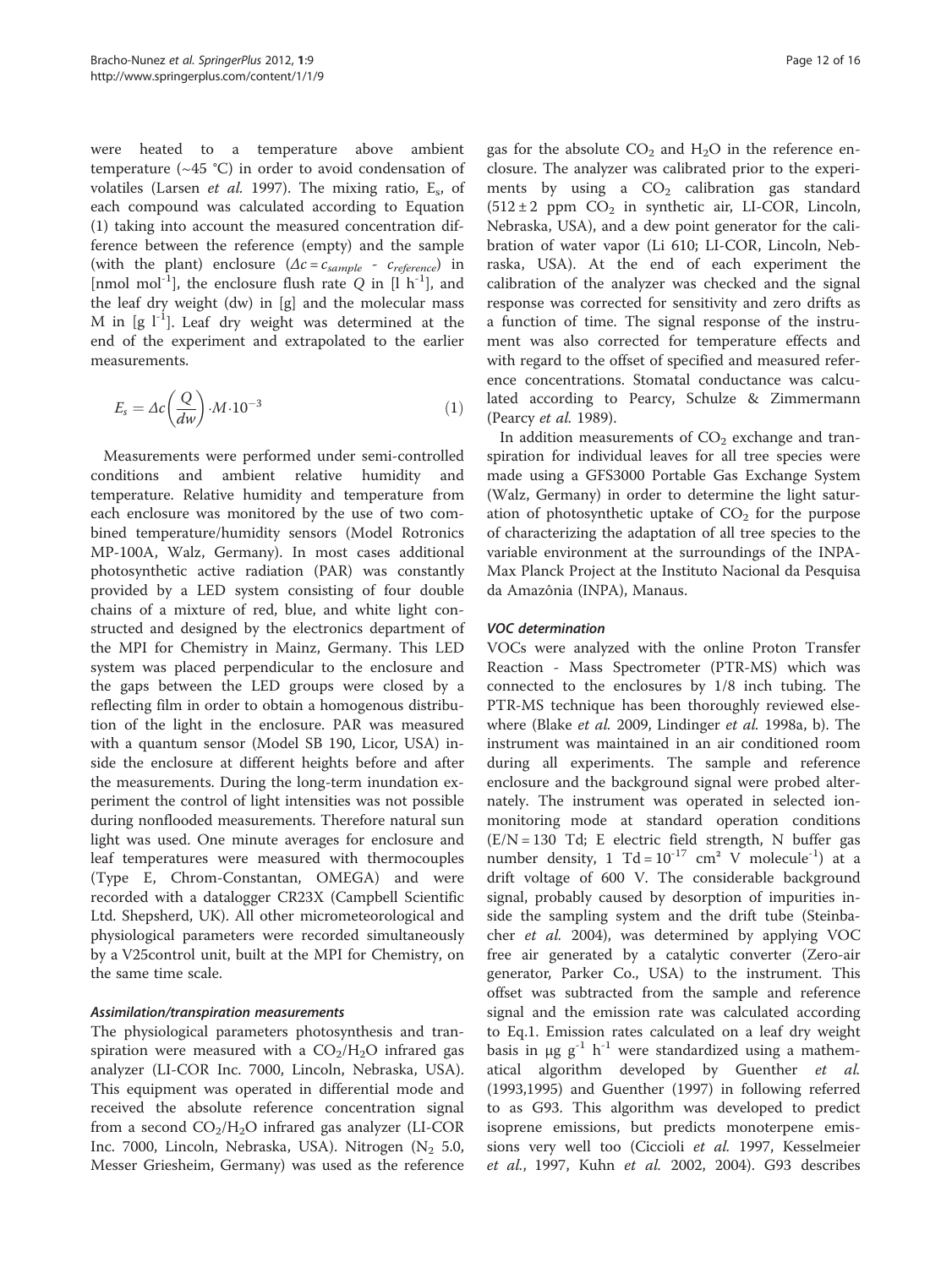the emission of volatile organics as a function of a basic emission strength (i.e. a standard emission factor or basal emission rate,  $E_s$ ) related to the environmental parameters photosynthetic active radiation (PAR, 1000  $\mu$ mol m<sup>-2</sup> s<sup>-1</sup>) and temperature (30° C).

The main emissions detected by PTR-MS were methanol (m33), acetaldehyde (m45), ethanol (m47), acetone (m59), isoprene (m69) and monoterpenes (m137, fragment on m81). It is important to note that different types of monoterpenes cannot be distinguished separately with PTR-MS. Therefore, standard emissions factors calculated for monoterpenes with the PTR- MS in this study always refer to the sum of all monoterpenes. The PTR-MS instrument was calibrated using a gas standard (Apel Riemer, USA or Deuste Steininger GmbH, Germany) containing most, except ethanol, of the given target VOCs in nitrogen  $(± 5\%$ accuracy for Apel Riemer and  $\pm 10\%$  accuracy for Deuste standard) and diluted with synthetic air to concentrations of 0.5 - 10 ppb. The volume mixing ratio of ethanol was calculated using simple ion-molecule reaction kinetics as reported elsewhere (Hansel et al. [1995,](#page-13-0) Wisthaler et al. [2001\)](#page-15-0). The detection limit of the PTR-MS was estimated as being 1.96 times the standard deviation of the empty enclosures concentrations (at the 95% confidence level) and was typically 1.153 ppb for methanol, 291 ppt for acetone, 445 ppt for isoprene and 574 ppt for monoterpenes.

## Experimental schedule

All the measurements were performed under semicontrolled conditions over a two year period, at the Instituto Nacional de Pesquisas da Amazônia - INPA botanical garden in Manaus, Brazil with tree seedlings. The investigations were complemented with an evaluation of previous, but unpublished data sets on isoprenoid release carried out with Amazonian tree species in the year 2000 at the University of Oldenburg. In this investigation short-term flooding studies of VOC emissions from Laetia corymbulosa and Salix martiana were performed also using the PTR-MS technique (Rottenberger et al. [2008](#page-14-0)). Inundation was achieved by submerging the potted root area. For the short-term experiments, the pots of Vatairea guianensis and Hevea spruceana from igapó and várzea, respectively, were inundated for three to four days. In accordance with other studies, we regarded this time period to be sufficient for a significant enhancement of VOC emissions (Kreuzwieser et al. [1999a,](#page-14-0) Rottenberger et al. [2008](#page-14-0)). In view of the limited equipment and time we were able to investigate only two individuals of each species. We regard the results as reliable in terms of emission quality. Quantities may of course be afflicted with larger uncertainties. These experiments took place from the beginning of March to the beginning of May 2007. Plants were enclosed in the evening (around 20:00) and the first data were taken

after a minimum time of 10 hours which was deemed to be sufficient for the acclimatization of the plant to the enclosure environment (Dindorf et al. [2006,](#page-13-0) Hayward et al. [2004,](#page-13-0) Llusia et al. [2008,](#page-14-0) Rottenberger et al. [2008](#page-14-0)). On the second day at noon the plant's root system was inundated as described above. During the whole experiment measurements of VOC emissions as well as of plant physiological processes were performed online with the PTR-MS and IRGA gas analyzers, respectively. In addition, the  $O_2$  water concentration was measured for any potential decrease every day at noon (Profiline Dissolved Oxygen Meter Oxi197, WTW, Weilheim, Germany) during the inundation period.

For the long-term experiment we selected three individuals from each of the igapó species Hevea spruceana and Garcinia macrophylla and the várzea species Hura crepitans, Pouteria glomerata and Pseudobombax munguba. The experiment lasted from July/August to October/November 2006. The measurement schedule was similar to that described above. After the control measurements, the plants were taken out of the enclosures and inundated for two months and three weeks. At the end of this long-term incubation the plants were again enclosed and probed.

The statistical analysis was performed with 5 minutes mean values of physiological as well as emission data und daylight conditions (day time averages). The data obtained after the long term incubation were grouped into light intensity classes in order to get data to be compared with the short time experiment which was performed under lower light intensities due to the differing natural conditions in the wet and dry season. Statistical differences between flooded and nonflooded conditions were performed by one-way ANOVA and proven by the Tukey test. Differences were considered significant at a probability level of  $P < 0.01$  (\*), very significant at  $P < 0.001$  (\*\*) and highly significant at  $P < 0.0001$  (\*\*\*). Two tree individuals (for the shortterm experiments) or three (for the long-term experiments) were used for each treatment.

#### Abbreviations

Ci : Internal CO2 concentration; INPA: Instituto Nacional da Pesquisa da Amazônia; LBA: Large-Scale Biosphere-Atmosphere Experiment; PAR: Photosynthetic Active Radiation; PTR-MS: Proton Transfer Reaction - Mass Spectrometer; RH: Relative Humidity; T<sub>leaf</sub>: Leaf Temperature; Tenclosure: Enclosure Temperature; VOC: Volatile Organic Compounds.

### Competing interests

The authors declare that they have no competing interests

#### Authors' contributions

ABN has contributed to the experimental conception and design, to the acquisition of data, to the analysis and interpretation of data. She has also been involved in drafting the manuscript. She has performed all the experiments carried out at the INPA. NMK, WRC and MARL have contributed to the acquisition of data and helped with the development of the experiments at the INPA. Furthermore, MARL has been involved revising the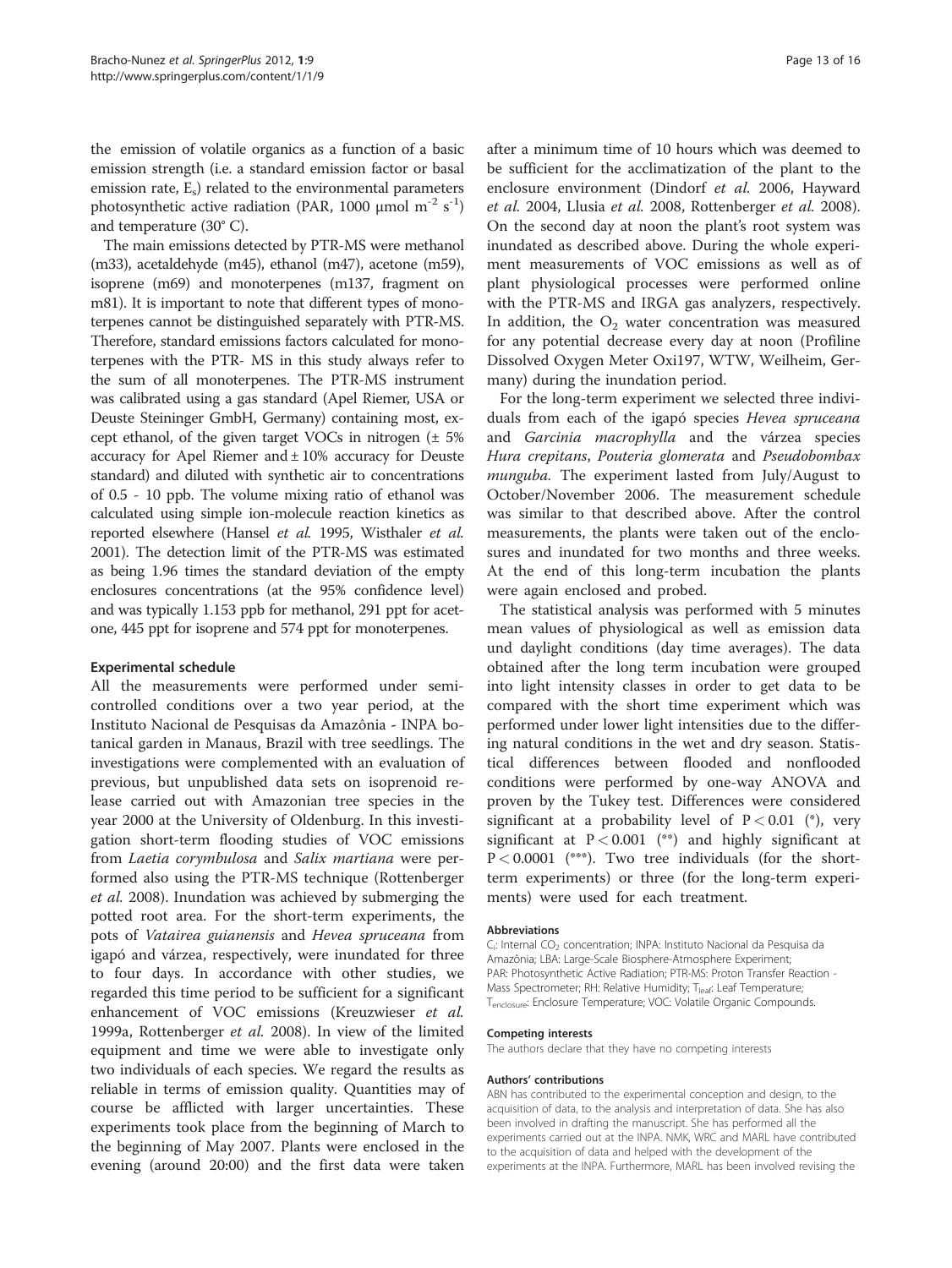<span id="page-13-0"></span>manuscript. BK and SR have contributed to the acquisition of data for the experiment performed at the University of Oldenburg and have been involved in critically revising the manuscript and for important intellectual content. MTFP has been involved in critically revising the manuscript and for important intellectual content. JK has made substantial contributions to the experimental conception and design and to the interpretation of data. He helped to draft the manuscript and participated in critically revising the manuscript for important intellectual content. All authors read and approved the final manuscript.

## Acknowledgements

This work was supported by the Max Planck Society. We greatly acknowledge the fundamental support by the Instituto Nacional de Pesquisas da Amazônia, Manaus (INPA). We thank Wolfgang Schmidt (University Oldenburg) and the technical staff of the University of Oldenburg for valuable help during the greenhouse experiments and Tracey W. Andreae for help with the manuscript.

#### Author details

<sup>1</sup>Max Planck Institute for Chemistry, Hahn-Meitner-Weg 1, 55128 Mainz, Germany. <sup>2</sup>Instituto Nacional de Pesquisas da Amazônia, Av. André Araújo, 2936 Manaus, Brazil. <sup>3</sup>Universidade do Estado do Amazonas, Av. Djalma Batista, Chapada, 69050-010 Manaus, AM, Brazil. <sup>4</sup>ORGENTEC Diagnostika GmbH, Carl-Zeiss-Str. 49-51, 55129 Mainz, Germany.

### Received: 28 February 2012 Accepted: 27 July 2012 Published: 27 July 2012

### References

- Beauchamp J, Wisthaler A, Hansel A, Kleist E, Miebach M, Niinemets U, Schurr U, Wildt J (2005) Ozone induced emissions of biogenic VOC from tobacco: relationships between ozone uptake and emission of LOX products. Plant Cell Environ 28:1334–1343.
- Blake RS, Monks PS, Ellis AM (2009) Proton-Transfer Reaction Mass Spectrometry. Chemical Review 109:861–896.
- Bracho-Nunez A, Welter S, Staudt M, Kesselmeier J (2011) Plant specific volatile organic compound emission rates from young and mature leaves of Mediterranean vegetation. J Geophys Res 116:D16304. doi[:10.1029/2010JD015521](http://dx.doi.org/10.1029/2010JD015521).
- Ciccioli P, Fabozzi C, Brancaleoni E, Cecinato A, Frattoni M, Loreto F, Kesselmeier J, Schäfer L, Bode K, Torres L, Fugit JL (1997) Use of the isoprene algorithm for predicting the monoterpene emission from the Mediterranean holm oak Quercus ilex L.: Performance and limits of this approach. Journal of Geophysical Research-Atmospheres 102:23319–23328.
- Cook GD, Dixon JR (1964) Transpiration: Its Effects on Plant Leaf Temperature. Science 144(3618):546–547.
- Copolovici L, Niinemets U (2010) Flooding induced emissions of volatile signaling compounds in three tree species with differing waterlogging tolerance. Plant Cell Environ 33:1582–1594.
- Davison B, Brunner A, Amman C, Spirig C, Jocher M, Neftel A (2008) Cut induced VOC emissions from agricultural grasslands. Plant Biology 10:76–85.
- De Simone O, Haase K, Müller E, Junk WJ, Hartmann K, Schreiber L, Schmidt W (2003a) Apoplasmic Barriers and Oxygen Transport Properties of Hypodermal Cell Walls in Rootsfrom Four Amazonian Tree Species. Plant Physiology 132(1):206–217.
- De Simone O, Junk W, Schmidt W (2003b) Central Amazon Floodplain Forests: Root Adaptations to Prolonged Flooding. Russian Journal of Plant Physiology 50(6):848–855.
- Delwiche CF, Sharkey TD (1993) Rapid Appearance of C-13 in Biogenic Isoprene When (CO2)-C-13 Is Fed to Intact Leaves. Plant Cell and Environment 16(5):587–591.
- Dindorf T, Kuhn U, Ganzeveld L, Schebeske G, Ciccioli P, Holzke C, Koble R, Seufert G, Kesselmeier J (2006) Significant light and temperature dependent monoterpene emissions from European beech (Fagus sylvatica L.) and their potential impact on the European volatile organic compound budget. Journal of Geophysical Research-Atmospheres 111(D16).
- Ferreira L (1997) Effects of the duration of floodplain on species richness and floristic composition in three hectares in Jaú National Park in floodplain forests in central Amazonia. Biodiversity and Conservation 6:1353–1363.
- Ferrieri RA, Gray DW, Babst BA, Schueller MJ, Schlyer DJ, Thorpe MR, Orians CM, Lerdau M (2005) Use of carbon-11 in Populus shows that exogenous

jasmonic acid increases biosynthesis of isoprene from recently fixed carbon. Plant, Cell and Environment 28:591–602.

- Furch K, Junk WJ (1997) Physico-chemical conditions in floodplains lakes. In: Junk WJ (ed) The Central Amazon floodplain: ecology of a pulsing system. Ecological Studies Vol. 126. Berlin Springer.
- Guenther AB, Zimmerman PR, Harley PC, Monson RK, Fall R (1993) Isoprene and Monoterpene Emission Rate Variability - Model Evaluations and Sensitivity Analyses. Journal of Geophysical Research-Atmospheres 98:12609–12617.
- Guenther AB, Hewitt CN, Erickson D, Fall R, Geron C, Graedel T, Harley P, Klinger L, Lerdau M, Mckay WA, Pierce T, Scholes B, Steinbrecher R, Tallamraju R, Taylor J, Zimmerman P (1995) A Global-Model of Natural Volatile Organic-Compound Emissions. Journal of Geophysical Research-Atmospheres 100(D5):8873–8892.
- Guenther A (1997) Seasonal and spatial variations in natural volatile organic compound emissions. Ecological Applications 7:34–45.
- Hansel A, Jordan A, Holzinger R, Prazeller P, Vogel W, Lindinger W (1995) Proton-Transfer Reaction Mass-Spectrometry - Online Trace Gas-Analysis at the Ppb Level. International Journal of Mass Spectrometry 150:609–619.
- Hayward S, Tani A, Owen SM, Hewitt CN (2004) Online analysis of volatile organic compounds emissions from Sitka spruce (Picea sitchensis). Tree Physiology 24:721–728.
- Holzinger R, Sandoval-Soto L, Rottenberger S, Crutzen PJ, Kesselmeier J (2000) Emissions of volatile organic compounds from Quercus ilex L. measured by Proton Transfer Reaction Mass Spectrometry under different environmental conditions. Journal of Geophysical Research-Atmospheres 105(D16):20573–20579.
- Hüve K, Christ MM, Kleist E, Uerlings R, Niinemets U, Walter A, Wildt J (2007) Simultaneous growth and emission measurements demonstrate an interactive control of methanol release by leaf expansion and stomata. Journal of Experimental Botany 58(7):1783–1793.
- Ibrahim MA, Stewart-Jones A, Pulkkinen J, Poppy GM, Holopainen JK (2008) The influence of different nutrient levels on insect-induced plant volatiles, in Bt and conventional oilseedrape plants. Plant Biology 10:97–107.
- Junk WJ (1989) Flood tolerance and tree distribution in central Amazonian floodplains. In: Holm-Nielsen LB, Nielsen IC, Balslev H (eds) Tropical forests: botanical dynamics, speciation and diversity. Academic, New York.
- Junk WJ, Piedade MTF, Schöngart J, Cohn-Haft M, Adeney M, Wittmann F (2011) A classification of major Amazonian wetlands. Wetlands 31(4):623–640.
- Karl T, Curtis AJ, Rosensteil TN, Monson RK, Fall R (2003) Transient releases of acetaldehyde from tree leaves- products of a pyruvate overflow mechanism. Plant Cell Environ 25:1–11.
- Karl T, Harley P, Emmons L, Thornton B, Guenther A, Basu C, Turnipseed A, Jardine K (2010) Efficient Atmospheric Cleansing of Oxidized Organic Trace Gases by Vegetation. Science 330(6005):816–819. doi[:10.1126/science.1192534](http://dx.doi.org/10.1126/science.1192534).
- Kennedy RA, Rumpho ME, Theodore CF (1992) Anaerobic Metabolism in Plants. Plant Physiology 100:1–6.
- Kesselmeier J, Bode K, Hofmann U, Muller H, Schäfer L, Wolf A, Ciccioli P, Brancaleoni E, Cecinato A, Frattoni M, Foster P, Ferrari C, Jacob V, Fugit JL, Dutaur L, Simon V, Torres L (1997) Emission of short chained organic acids, aldehydes and monoterpenes from Quercus ilex L. and Pinus pinea L. in relation to physiological activities, carbon budget and emission algorithms. Atmospheric Environment 31:119–134.
- Kesselmeier J, Ciccioli P, Kuhn U, Stefani P, Biesenthal T, Rottenberger S, Wolf A, Vitullo M, Valentini R, Nobre A, Kabat P, Andreae MO (2002) Volatile organic compound emissions in relation to plant carbon fixation and the terrestrial carbon budget. Global Biogeochemical Cycles 16(4):1126. doi[:10.1029/2001GB001813](http://dx.doi.org/10.1029/2001GB001813).
- Kesselmeier J, Guenther A, Hoffmann T, Piedade MTF, Warnke J (2009) Natural volatile organic compound emissions from plants and their roles in oxidant balance and particle formation. In: Keller M (ed) Amazonia and Global Change, Geophys. Monogr. Ser. vol. 186. AGU, Washington, D. C. doi[:10.1029/2008GM000717](http://dx.doi.org/10.1029/2008GM000717).
- Kesselmeier J, Meixner FX, Hofmann U, Ajavon A, Leimbach S, Andreae MO (1993) Reduced sulfur compound exchange between the atmosphere and tropical tree species in southern Cameroon. Biogeochemistry 45:23–45.
- Kesselmeier J, Schäfer L, Ciccioli P, Brancaleoni E, Cecinato A, Frattoni M, Foster P, Jacob V, Denis J, Fugit JL, Dutaur L, Torres L (1996) Emission of monoterpenes and isoprene from a Mediterranean oak species Quercus ilex L measured within the BEMA (Biogenic Emissions in the Mediterranean Area) project. Atmospheric Environment 30(10–11):1841–1850.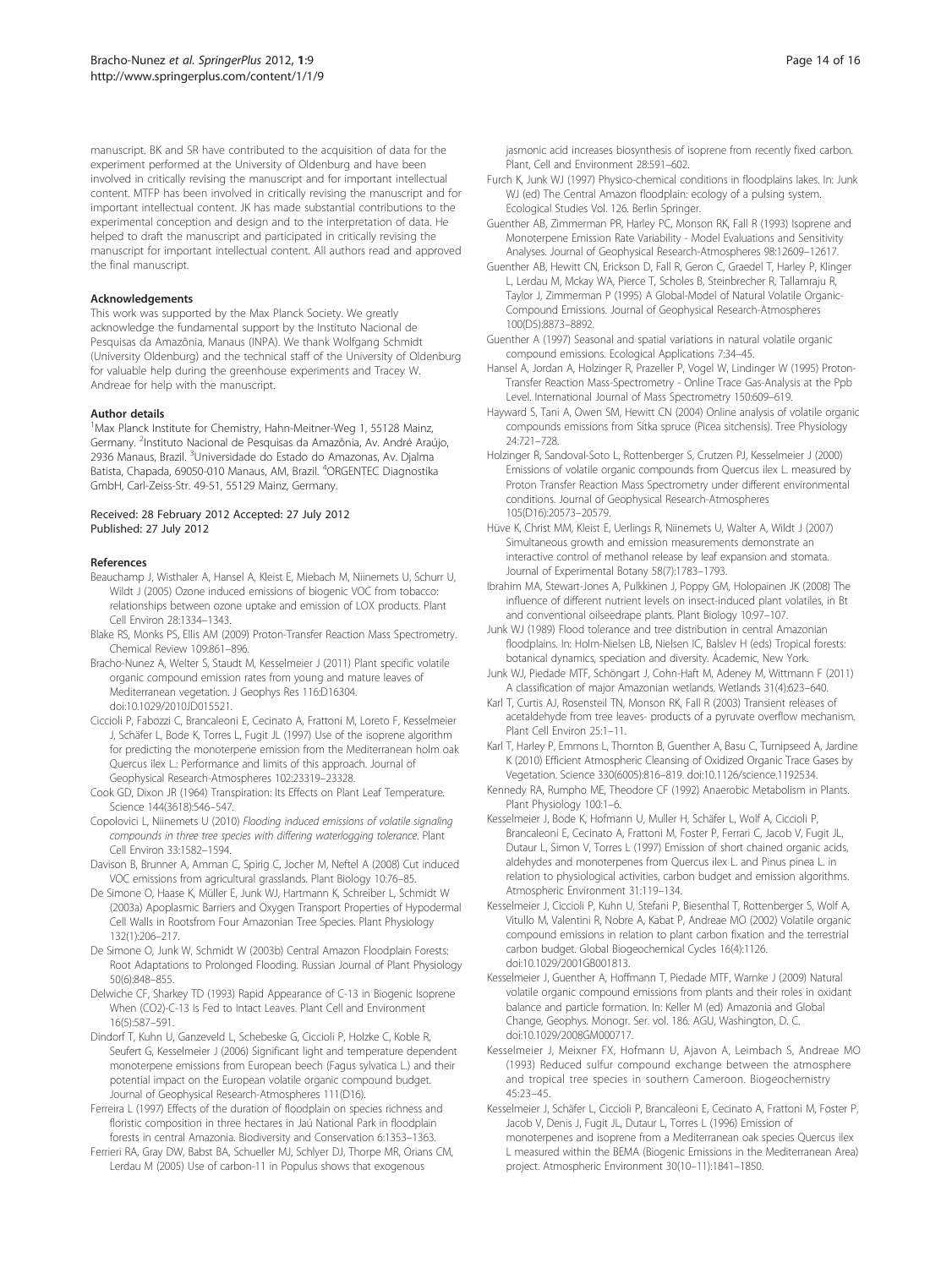- <span id="page-14-0"></span>Kirstine W, Galbally I, Ye Y, Hooper M (1998) Emissions of volatile organic compounds (primarily oxygenated species) from pasture. J Geophys Res 103(10):605–619.
- Kreuzwieser J, Scheerer H, Rennenberg H (1999a) Metabolic origin of acetaldehyde emitted by poplar (Populus termula x P. alba) trees. Physiologia Plantarum 108:79–86.
- Kreuzwieser J, Schnitzler J-P, Steinbrecher R (1999b) Biosynthesis of Organic Compounds Emitted by Plants. Plant Biology 1:149–159.
- Kubitzki K (1989) Die Flora der amazonischen Überschwemmungswälder und ihre ökologischen Beziehungen. In: Hartmann G (ed) Amazonien im Umbruch. Dietrich Reimer Verlag, Berlin.
- Kuhn U, Gries C, Nash TH III, Kesselmeier J (2000) Field measurements on the exchange of carbonyl sulfide between lichens and the atmosphere. Atmos Environ 34(28):4867–4878.
- Kuhn U, Rottenberger S, Biesenthal T, Wolf A, Schebeske G, Ciccioli P, Brancaleoni E, Frattoni M, Tavares TM, Kesselmeier J (2002) Isoprene and monoterpene emissions of Amazonian tree species during the wet season: Direct and indirect investigations on controlling environmental functions. Journal of Geophysical Research-Atmospheres Res 107:NO. D20, 8071. doi[:10.1029/2001JD000978](http://dx.doi.org/10.1029/2001JD000978).
- Kuhn U, Rottenberger S, Biesenthal T, Wolf A, Schebeske G, Ciccioli P, Brancaleoni E, Frattoni M, Tavares TM, Kesselmeier J (2004) Seasonal differences in isoprene and light-dependent monoterpene emission by Amazonian tree species. Global Change Biology 10(5):663–682.
- Lamanna MS, Goldstein AH (1999) In situ measurements of C2-C10 VOCs above a Sierra-Nevada pine plantation (including oxygenated species) from pasture. J Geophys Res 104(21):247–262.
- Larcher W (2003) Physiological Plant Ecology. Ecophysiology and Stressphysiology of Functional Groups, Springer, Berlin.
- Larsen B, Bomboi-Mingarro T, Brancaleoni E, Calogirou A, Cecinato A, Coeur C, Chatzianestis I, Duane M, Frattoni M, Fugit JL, Hansen U, Jacob V, Mimikos N, Hoffmann T, Owen S, Perez-Pastor R, Reichmann A, Seufert G, Staudt M, Steinbrecher R (1997) Sampling and analysis of terpenes in air. An interlaboratory comparison Atmospheric Environment 31:35–49.
- Lindinger W, Hansel A, Jordan A (1998a) On-line monitoring of volatile organic compounds at ppt levels by means of Proton-Transfer-Reaction Mass Spectrometry (PTR-MS) - Medical applications, food control and environmental research. International Journal of Mass Spectrometry 173:191–241.
- Lindinger W, Hansel A, Jordan A (1998b) Proton-transfer-reaction mass spectrometry (PTR-MS): on-line monitoring of volatile organic compounds at pptv levels. Chemical Society Reviews 27(5):347–354.
- Llusia J, Penuelas J, Alessio GA, Estiarte M (2008) Contrasting Species-Specific, Compound-Specific, Seasonal, and Interannual responses of foliar isopreonoid emissions to experimental drought in a mediterranean shrubland. International Journal of Plant Sciences 169:637–645.
- MacDonald RC, Kimmerer TW (1993) Metabolism of transpired ethanol by eastern cottonwood (Populus desltoides Bartr). Plant Physiology 102:173–179.
- MacDonald RC, Kimmerer TW, Razzaghi M (1989) Aerobic Ethanol-Production by Leaves -Evidence for Air- Pollution Stress in Trees of the Ohio River Valley, USA. Environmental Pollution 62(4):337–351.
- Melack JM, Hess LL (2010) Remote sensing of the distribution and extent of wetlands in the Amazon basin. In: Junk WJ, Piedade MTF, Wittmann F, Schöngart J, Parolin P (eds) Amazon floodplain forests: Ecophysiology, biodiversity and sustainable management. Springer, Ecological Studies, pp 43–59.
- Melack JM, Hess LL, Gastil M, Forsberg BR, Hamilton SK, Lima IBT, Novo EMLM (2010) Regionalization of methane emissions in the Amazon basin with microwave remote sensing. Global Change Biol 10:530–544.
- Parolin P, Ferreira L (1998) Are there differences in specific wood gravities between trees in varzea and igapo (Central Amazonia)? Ecotropica 4:25–32.
- Parolin P (2000a) Phenology and CO2-Assimilation of Trees in Central Amazonian Floodplains. J Trop Ecol 16:465–473.
- Parolin P (2000b) Seed mass in Amazonian foodplain forests with contrasting nutrient supplies. Journal of Tropical Ecology 16:417–428.
- Parolin P (2001a) Morphological and physiological adjustments to waterlogging and drought in seedlings of Amazonian floodplain trees. Oecologia 128:326–335.
- Parolin P (2001b) Senna reticulata, a pioneer tree from Amazonian várzea floodplains. Botanical review 67:239–254.
- Parolin P (2002) Radial gradients in wood specific gravity in trees of central amazonian floodplains. IAWA Journal 23(4):449–457.
- Parolin P, De Simone O, Haase K, Waldhoff D, Rottenberger S, Kuhn U, Kesselmeier J, Kleiss B, Schmidt W, Piedade MTF, Junk WJ (2004) Central Amazonian Floodplain Fortest: Tree Adaptations in a Pulsing System. The Botanical Review 70(3):357–380.
- Parolin P (2009) Submerged in darkness: adaptations to prolonged submergence by woody species of the Amazonian floodplains. Annals of Botany 103:359–376.
- Parolin P, Waldhoff D, Piedade MTF (2010a) Gas Exchange and Photosynthesis. In: Junk WJ, Piedade MTF, Wittmann F, Schöngart J, Parolin P (eds) Amazonian Floodplain Forests Ecophysiology. Springer, Biodiversity and Sustainable Management.
- Parolin P, Waldhoff D, Zerm M (2010b) Photochemical capacity after submersion in darkness: How Amazonian floodplain trees cope with extreme flooding. Aquatic Botany 93:83–88. doi[:10.1016/j.aquabot.2010.03.008.](http://dx.doi.org/10.1016/j.aquabot.2010.03.008)
- Pearcy RW, Schulze ED, Zimmermann R (1989) Measurement of transpiration and leaf conductance. In: Chapman and Hall (ed) Plant Physiological Ecology., New York.
- Piedade MTF, Junk W, Parolin P (2000) The flood pulse and photosynthetic response of trees in a white water floodplain (várezea) of the Central Amazon, Brazil. Verh Internat Verein Limnol 27:1–6.
- Plaza J, Nunez L, Pujadas M, Perez-Pastor R, Bermejo V, Garcia-Alonso S, Elvira S (2005) Field monoterpene emission of Mediterranean oak (Quercus ilex) in the central Iberian Peninsula measured by enclosure and micrometeorological techniques: Observation of drought stress effect. Journal of Geophysical Research 110(D03303):doi:10.1029/2004JD005168.
- Pöschl U, Martin ST, Sinha B, Chen Q, Gunthe SS, Huffman JA, Borrmann S, Farmer DK, Garland RM, Helas G, Jimenez JL, King SM, Manzi A, Mikhailov E, Pauliquevis T, Petters MD, Prenni AJ, Roldin P, Rose D, Schneider J, Su H, Zorn SR, Artaxo P, Andreae MO (2010) Rainforest Aerosols as Biogenic Nuclei of Clouds and Precipitation in the Amazon. Science 329:1513–1516.
- Prance GT (1979) Notes on the vegetation of Amazonia III. The terminology of Amazonian Forest Types subject to inundation. Brittonia 31(1):26–38.
- Rizzo LV, Artaxo P, Karl T, Guenther AB, Greenberg J (2010) Aerosol properties, in-canopy gradients, turbulent fluxes and VOC concentrations at a pristine forest site in Amazonia. Atmospheric Environment 44(4):503–511. doi[:10.1016/j.atmosenv.2009.11.002.](http://dx.doi.org/10.1016/j.atmosenv.2009.11.002)
- Rottenberger S, Kleiss B, Kuhn U, Wolf A, Piedade MTF, Junk WJ, Kesselmeier J (2008) The effect of flooding on the exchange of the volatile C2-compounds ethanol, acetaldehyde and acetic acid between leaves of Amazonian flooplain tree species and the atmosphere. Biogeosciences 5:1085–1100.
- Rottenberger S, Kuhn U, Wolf A, Schebeske G, Oliva ST, Tavares T, Kesselmeier J (2004) Exchange of short-chain aldehydes between amazonian vegetation and the atmosphere. Ecological Applications 14(4):247–262.
- Schade GW, Goldstein AH (2001) Fluxes of oxygenated volatile organic compounds from a ponderosa pine plantation. J Geophys Res 106:3111–3123.
- Schade GW, Goldstein AH (2002) Plant physiological influences on the fluxes of oxygenated volatile organic compounds from a ponderosa pine trees. J Geophys Res 107(D9-D10):ACH2-1-9.
- Schäfer L, Kesselmeier J, Helas G (1992) Formic and acetic acid emission from conifers measured with a "cuvette" technique. In: Beilke S, Slanina J, Angeletti G (eds) Field Measurements and Interpretation of Species related to Photooxidants and Acid Deposition, CEC Air Pollution Research 39, E. Guyot SA, Brussels.
- Schlüter UB, Furch B, Joly CA (1993) Physiological and Anatomical Adaptations by Young Astrocaryum jauari Mart. (Arecaceae) in Periodically Inundated Biotopes of Central Amazonia. Biotropica 24(4):384–396.
- Schnitzler JP, Graus M, Kreuzwieser J, Heizmann U, Rennenberg H, Wisthaler A, Hansel A (2004) Contribution of different carbon sources to isoprene biosynthesis in poplar leaves. Plant Physiology 135(1):152–160.
- Schöngart J, Piedade MTF, Ludwigshausen S, Horna V, Worbes M (2002) Phenology and stem-growth periodicity of tree species in Amazonian floodplain forest. Journal of Tropical Ecology 18:581–597.
- Seco R, Penuelas J, Filella I (2007) Short-chain oxygenated VOCs: Emission and uptake by plants and atmospheric sources, sinks, and concentrations. Atmospheric Environment 41(12):2477–2499.